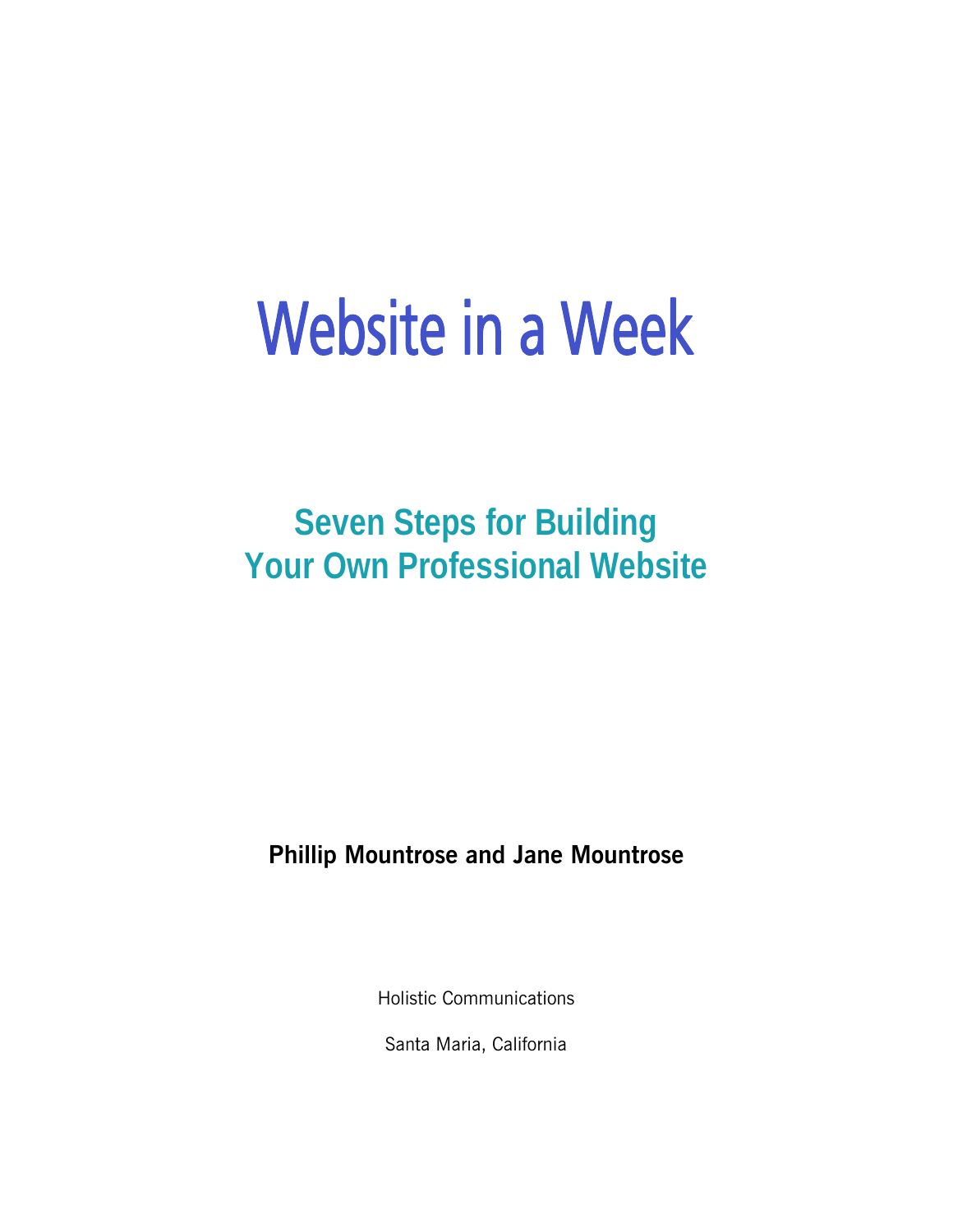**Welcome! We hope you will enjoy this book.** It opens the door to the wonderful opportunities that can come from an internet business.

**Please don't copy or give away this e-book.** Hundreds of hours have been devoted to the creation of this book. Your purchases support the Awakenings Institute, a non-profit organization, in its mission of helping people to realize their true potential and creating a more loving, caring, creative, collaborative, and prosperous world.

Published by: HOLISTIC COMMUNICATIONS P.O. Box 8352, Santa Maria, CA 93456

Website: http://gettingthru.org/holistic E-mail: holistic@gettingthru.org

First Edition

Copyright © 2019, Phillip Mountrose and Jane Mountrose

No part of this e-book, in part or in full, may be reproduced in any form or by any means, including photocopying, recording, or by an information storage and retrieval system, without the express written consent of Phillip Mountrose and Jane Mountrose, except in the case of brief quotations used in articles and reviews.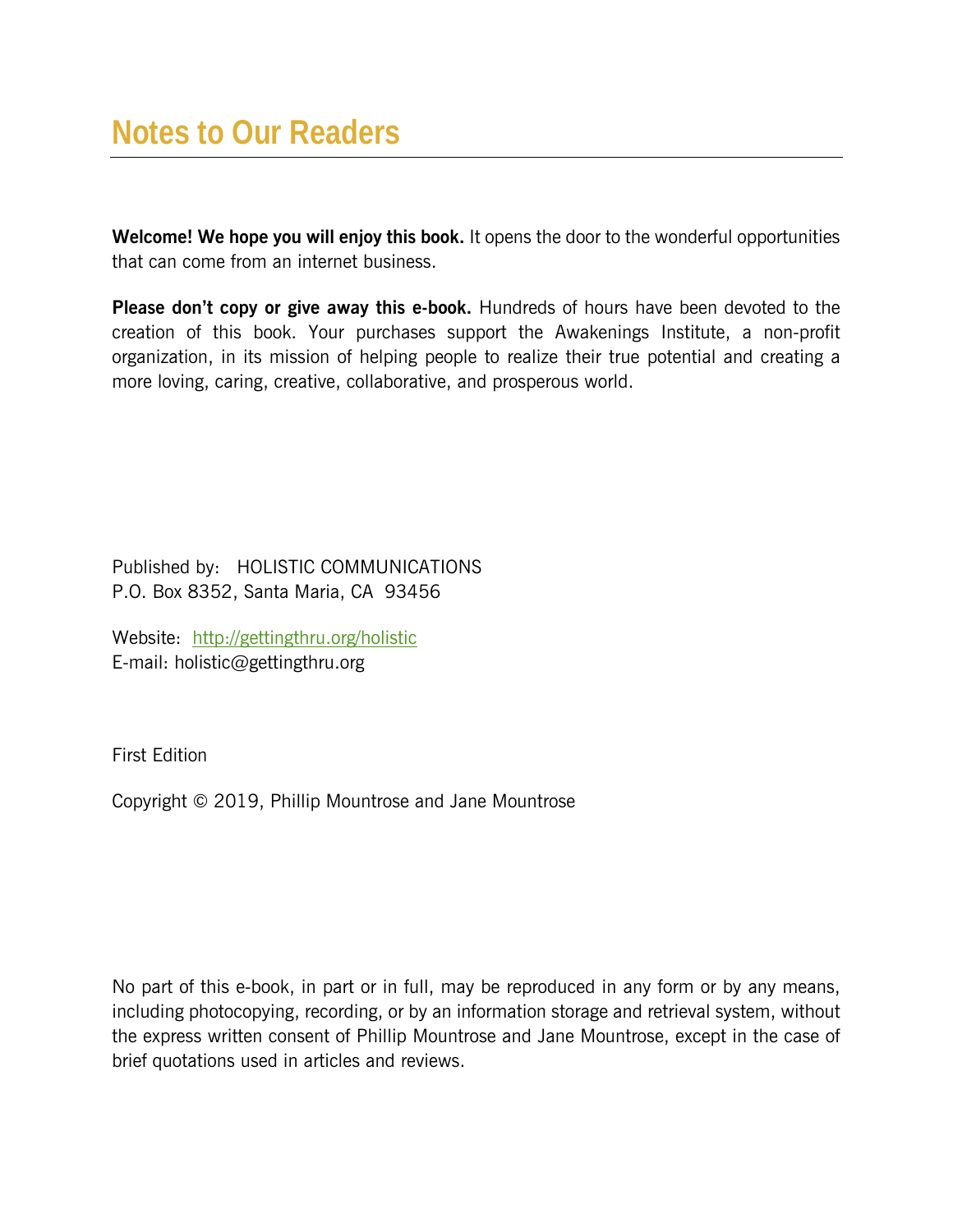## **Contents**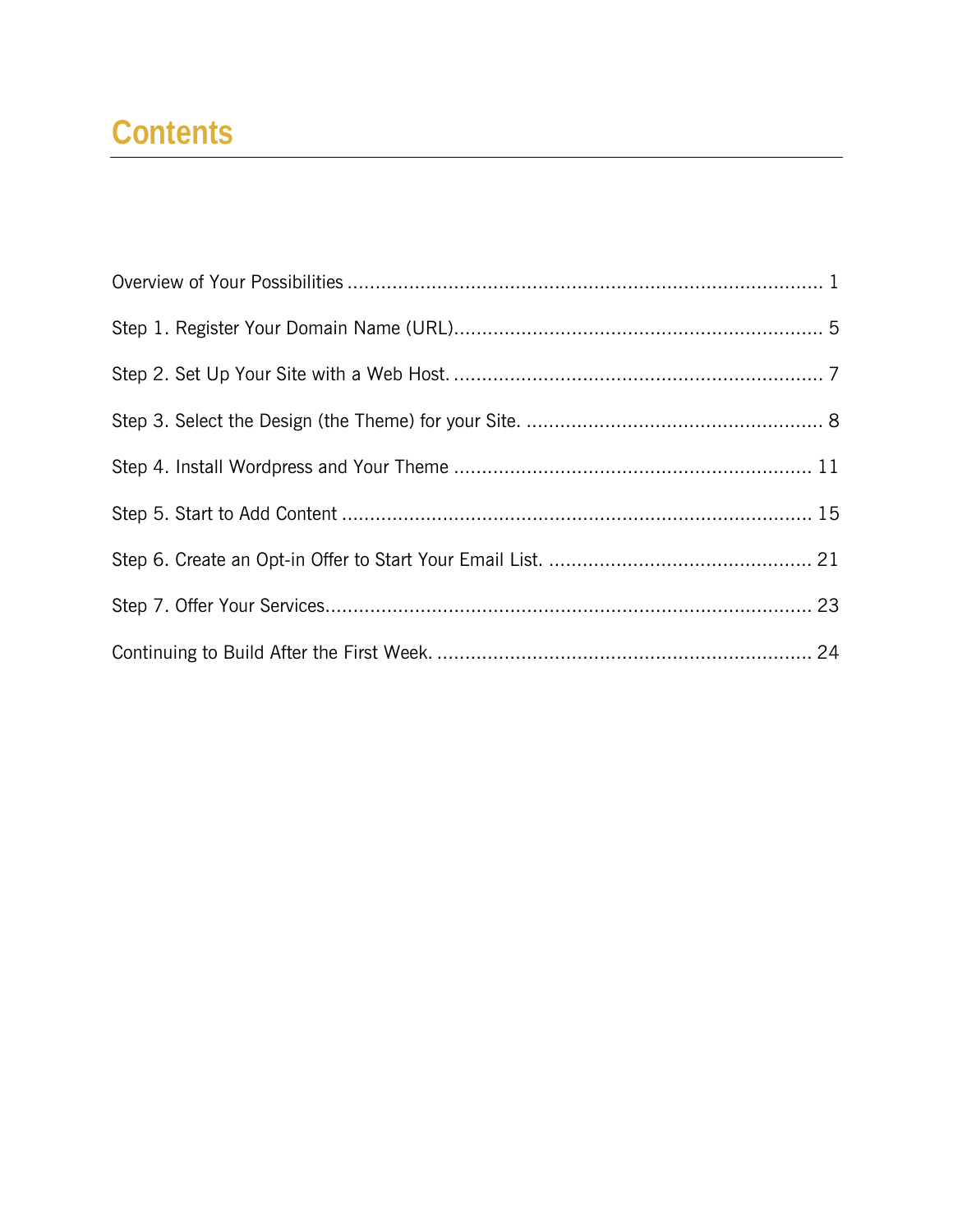Are you a service provider who wants to build your own website?

Have you been putting it off because you didn't know how to start?

**If so, this step-by-step booklet is for you.** As you likely know, an internet presence is almost a must now for any heart-centered professionals like the holistic practitioners we work with. The potential of reaching clients, customers, and students around the world on cyberspace is tremendous.

We wrote this booklet because we don't want likeminded practitioners to miss out on the possibilities. It's for people who feel intimidated by the potential complexity of creating a website. Here's the good news. If you want to develop a presence online to draw attention to your offerings, you can start with a simple website and develop it over time.

#### *From our perspective, it's better to get started than to wait to get it perfect. Too many people never take a chance in life because they think they must be perfect.*

Striving for perfection can stifle creativity. Our suggestion: take the pressure off and decide to enjoy the experience. You have a message to share and an opportunity to share it. With this booklet, you can learn how to build a professional website from scratch quickly and easily, so your site can be up and running within a week.

In this booklet, we assume that you are generally familiar with being on the internet and performing basic word processing functions. If the internet is completely new to you, we still suggest starting now with the understanding that it may take a bit longer.

Starting now is worth the effort when you weigh the benefits. Here's the price of procrastination. If people who might be interested in your services (and possibly other offerings like products and courses) google your name and nothing comes up, your reputation suffers. If you want to build a contact list to reach likely prospects, it isn't happening.

To avoid overwhelm, the key is to have a targeted approach, where less is more. You just need to learn the basics that you'll find here.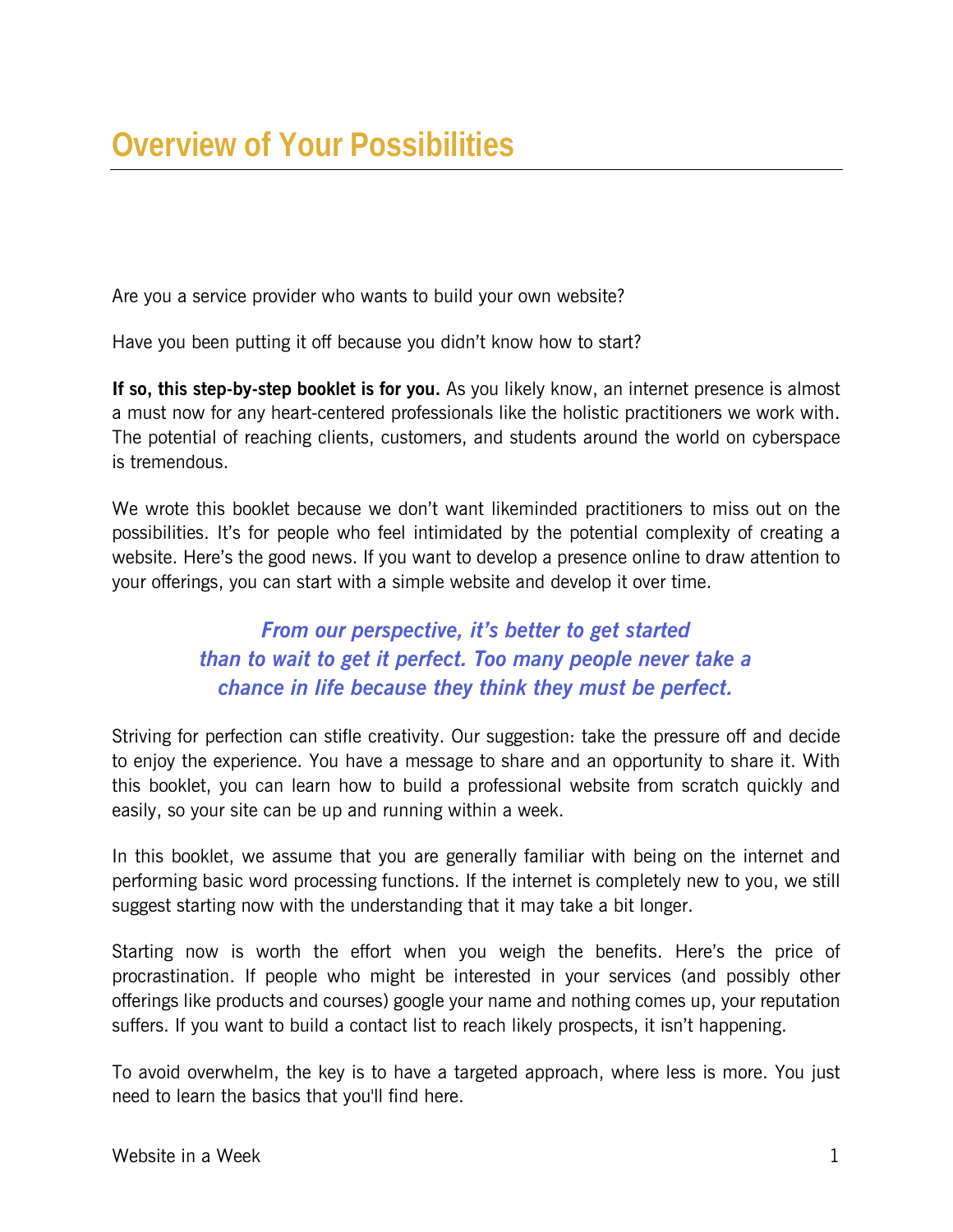## **Building a Professional Website from Scratch**

We've been on the internet since 1997, and we've spent thousands of dollars learning effective marketing. The internet has evolved in amazing ways and now provides opportunities for smart heart-centered professionals to create highly successful businesses and reach large numbers of people in ways that we couldn't have imagined back in the 1990's.

As you might suppose, we've gone through a number of stages in our professional growth on the internet. In the process, we have spent a lot of time researching, trying different approaches, and changing services as we discovered that we were missing essential features.

We want you to succeed with less trial and error, and we have reasons for everything we suggest in this booklet. In retrospect, we can see that we could have saved a lot of effort by doing it right the first time. Unfortunately, it wasn't that easy. In the early days, we had to build our sites using HTML coding. It's a lot like learning a new language if you don't understand it. Overall, there weren't a lot of tools, and the choices we had to make weren't as clear as they are now.

## **The Danger of Driving in the Dark as You Build Your Website**

Early on, we felt like we were driving largely in the dark. Learning HTML was challenging. Then came CSS, which is equally foreign for most people.

Fortunately, you don't have to do any of that now. If you follow our formula, it's much easier now. Products and services for creating a presence online are still changing every day, and there is no way of knowing what might happen next in cyberspace. Regardless, getting off to a good start with high-quality providers early in the development of your online business will give you a firm foundation to build on in years to come.

There's no time like the present to build your site. Your domain name gains status with the search engines with age. The point here is this:

#### *Every month you delay getting started with your website sets you back.*

On a related note, you also want to start building a contact list of prospects as soon as possible. This will take time, and you don't want to wonder next year why you didn't start now.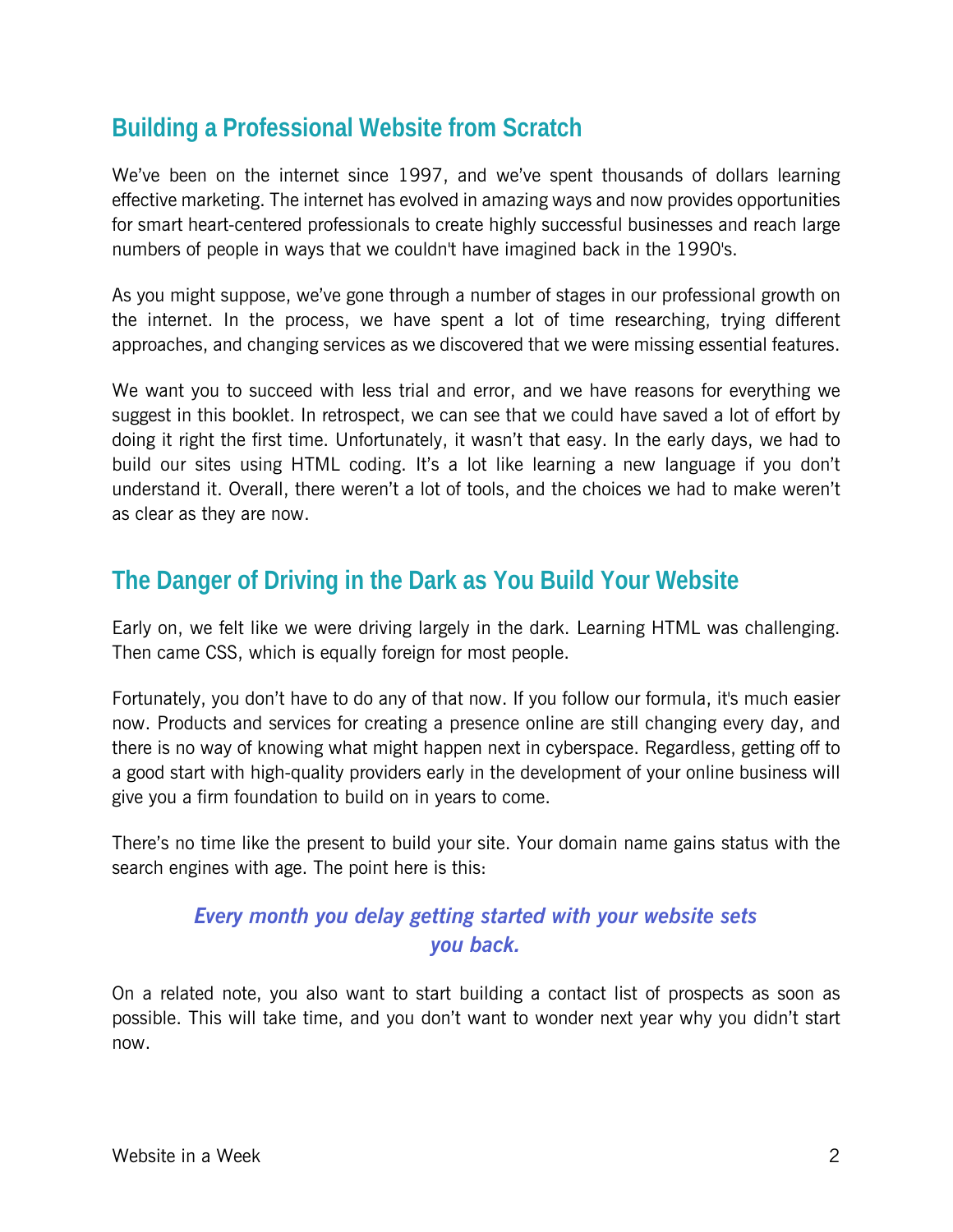## **Shining Light on Your Possibilities**

We now have a small collection of websites and we've learned how to create a simple and effective site in less than a week. To save you some time and effort, we're sharing the services we use on our sites. As mentioned, there are important reasons for using each one.

This booklet should shed some light on what you need and where to look. If you use these tools, you can have a website up and running in as little as a week. If you still feel intimidated, make it easy on yourself. Maybe you could allow two weeks and relax a bit more as you go through the steps.

## **Eight Steps to Success**

We've organized the process into Eight Steps to Success, which include the following:

**Step 1. Register Your Domain Name (URL).** It starts with a name.

**Step 2. Set Up Your Site with a Web Host.** You need to store your files in a place where they are available on the internet.

**Step 3. Select the Design (the "Theme") for your Site.** Fortunately, you don't have to worry about the overall design of your site. That will come with a Wordpress theme, which we describe in Step 4. You'll just need to customize it with your message and image(s).

**Step 4. Install Wordpress and Your Theme.** This provides the general design for your new site.

**Step 5. Start to Add Content.** Now you're ready to get your message out to the people who are looking for you. We have formulas for this to make it easy to start.

**Step 6. Create Your Opt-in Offer to Start Your Email Contact List.** We'll tell you how to make it easy.

**Step 7. Offer Your Services and Other Offerings.** This can be easy, too.

We'll conclude with some ideas for continuing to build after the first week. You may want to take a break. Once your site is online, you may also recognize that more may be possible. Over time, you can fine tune and add more features, as desired. You can also learn from selected experts over time and we'll help you here, too.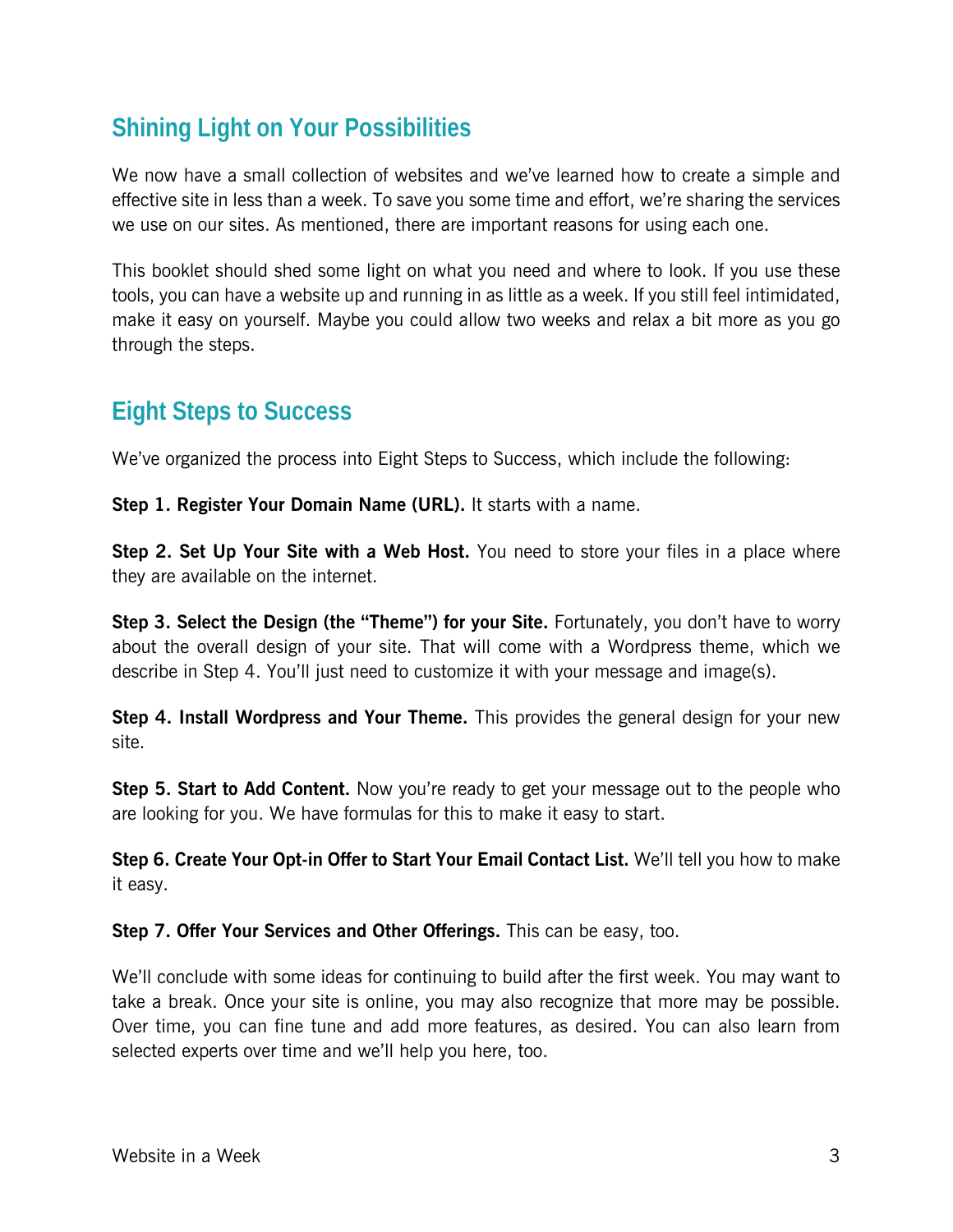As you prepare to begin, we want to mention a lifesaver we use almost daily to learn a host of things we don't know now. It's Google.com. If you get stuck, ask your question on google. You'll find information on just about everything we discuss in this booklet and much more on Google.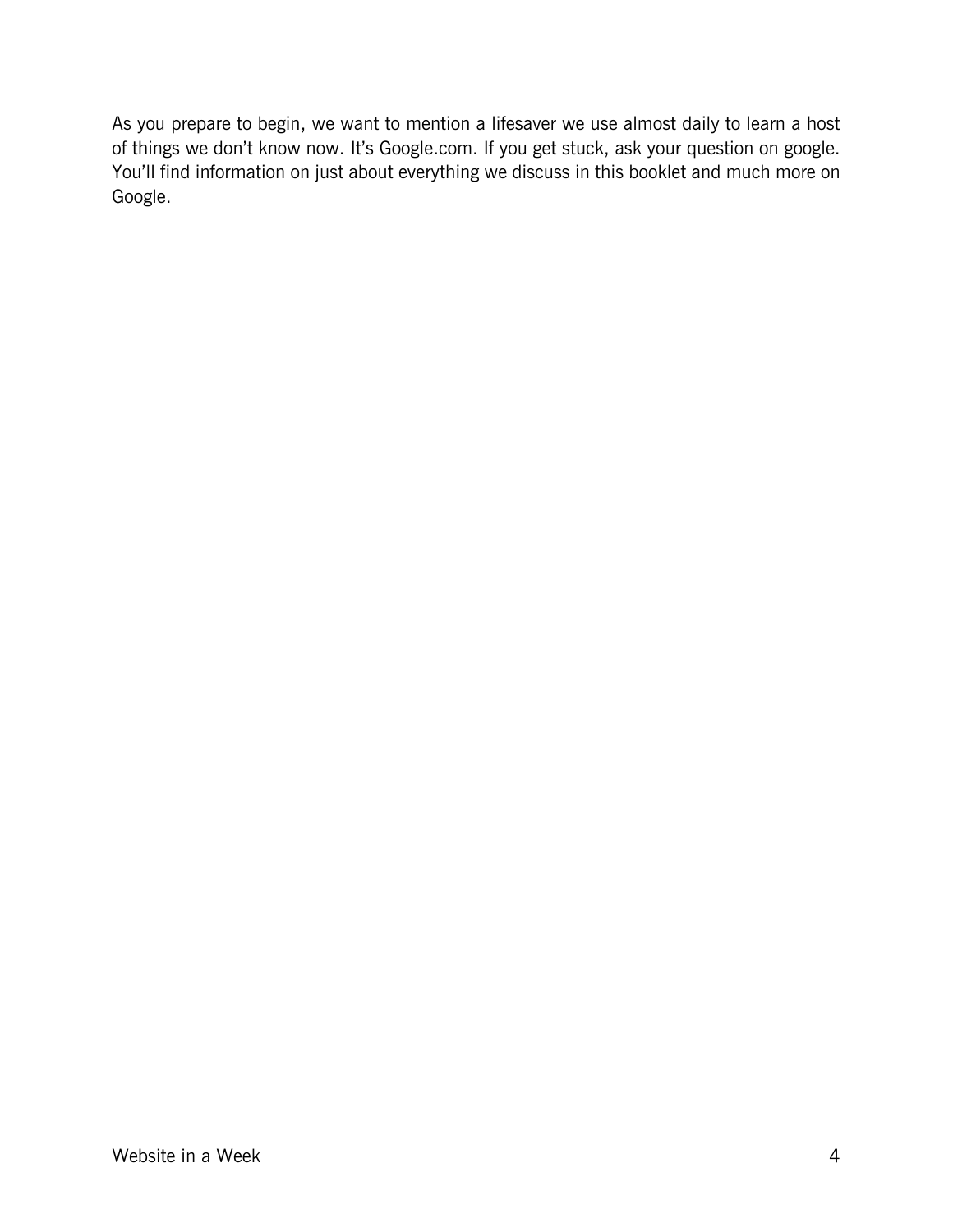Your URL is your web address, like exploreiahp.org. Your web address in cyberspace is much like your street address in the place you live. It shows up in the address bar at the top you're your web browser (like Chrome or Microsoft Edge).

When you go to [http://www.namecheap.com/,](http://www.namecheap.com/?aff=17946) you can check to find out if the domain name (URL) you want is available. A URL (Uniform Resource Locator) is a protocol for specifying addresses on the internet. Namecheap's prices are reasonable, generally under \$15 per year, as are their terms and conditions (another important factor).

## **Selecting Your Domain Name**

If you don't have name recognition, a hint for choosing your domain name is to consider using a term (keyword combination) that people will search for when they are looking for you. As example, stressreliefwithemily.com learneftwithemily.com is probably better than emilyssite.com or emilysmith.com.

Also note that you don't want your URL to be too long. For our site exploreiahp.org, we avoided using internationalassociationofholisticpractitioners.org for this reason. We couldn't expect visitors to remember it or spell it all correctly. Exploreiahp.org is a compromise that is also intended to be inviting and we know we can target our main keywords elsewhere.

#### *Careful selection of your URL will serve you well over time.*

When you're researching domain names, start with keyword research. Keywords are the terms people will use to find you. This is the key. Including terms people are searching for in your domain name helps you to get a higher ranking in the search engines.

We didn't understand any of this when we started in the late 1990's, so our main website is called gettingthru.org. It still works, because of its age, but if we had it to do again, we would have done something different. Now, we also have several focuses, so we use keywords in our secondary categories. Examples are gettingthru.org/holistic, gettingthru.org/learn-eft, and gettingthru.org/life-coach. This is another approach to consider, particularly if you are thinking big in the long term.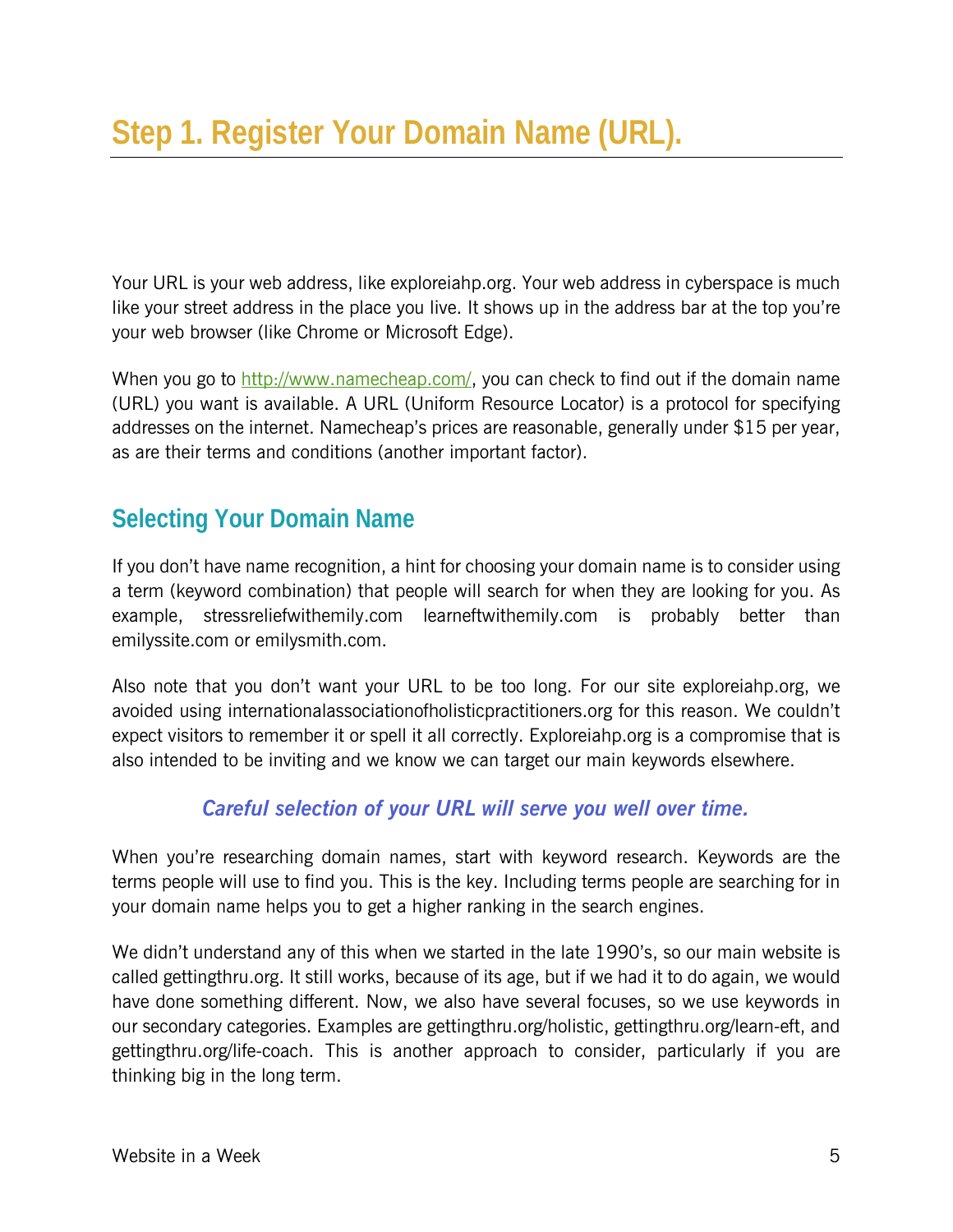## **Preparation Time**

You may benefit from putting a bit of preparation time into keyword research before you register your domain. Learning how to use keywords effectively is an education in itself. It's well worth the effort, because it can make a tremendous difference in your success.

For your domain name, also consider your broader message. For example, if you are a holistic practitioner like the ones we work with, you may be thinking of several specific areas of focus, like weight loss and stress reduction. If you have more than one specific focus, these can be secondary like ours, with your main message being something more general, like healing your life or holistic healing solutions.

Free websites that help you to identify good keyword combinations are https://KeywordSpy.com and https://semrush.com. With keywords and other topics we discuss here, remember, too, that you can google terms like "keyword research" to learn more about specific topics. In cyberspace, you have access to a wealth of information.

## **Purchasing Your URL**

As mentioned, we recommend [https://namecheap.com](http://www.namecheap.com/?aff=17946), both for their prices, as well as their terms and conditions. Some similar companies may claim ownership of your information, which you definitely want to avoid.

Part of the challenge with your domain name is that many of the best ones are already taken. You may have to be a bit creative to get the right one for you. Once you do, it only takes a few minutes to purchase your URL at Namecheap.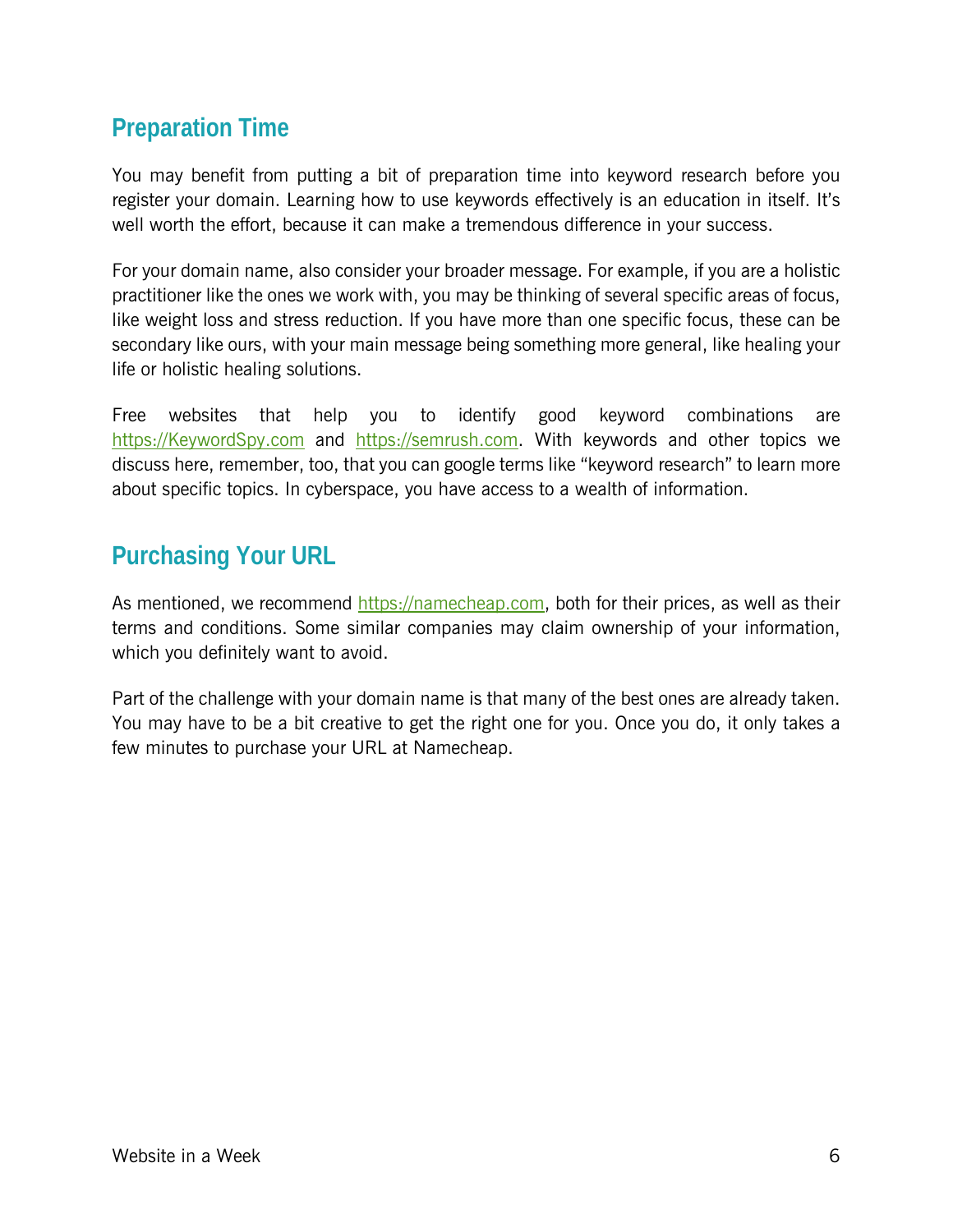Next, you need to get a web host. Your web host provides access to the "server" (shared computer) that stores your files and delivers them to the internet. You must have one to get started.

We've used [http://hostgator.com](http://secure.hostgator.com/cgi-bin/affiliates/clickthru.cgi?id=pmount) for many years now; Their hosting services are reasonably priced, starting at around \$5.95 per month for a Wordpress website, which is what we recommend here. Hostgator also provides 24-hour live customer service. This is critical. Things happen, and you can call them any time, 24-hours a day, to help you. Their support can be a life-saver when something unforeseen occurs, and you want to resolve it right away.

Once you sign up with Hostgator, you can call them and have them help you to connect your domain name with your new server. This is how people find you when they type in your URL. It's actually pretty simple if you know how to do it, and Hostgator can explain everything to you.

Once you have the information, which is what they call "custom nameservers," you can have a live chat with Support at Namecheap. They can help you to enter the new information into your account. That's all there is to it!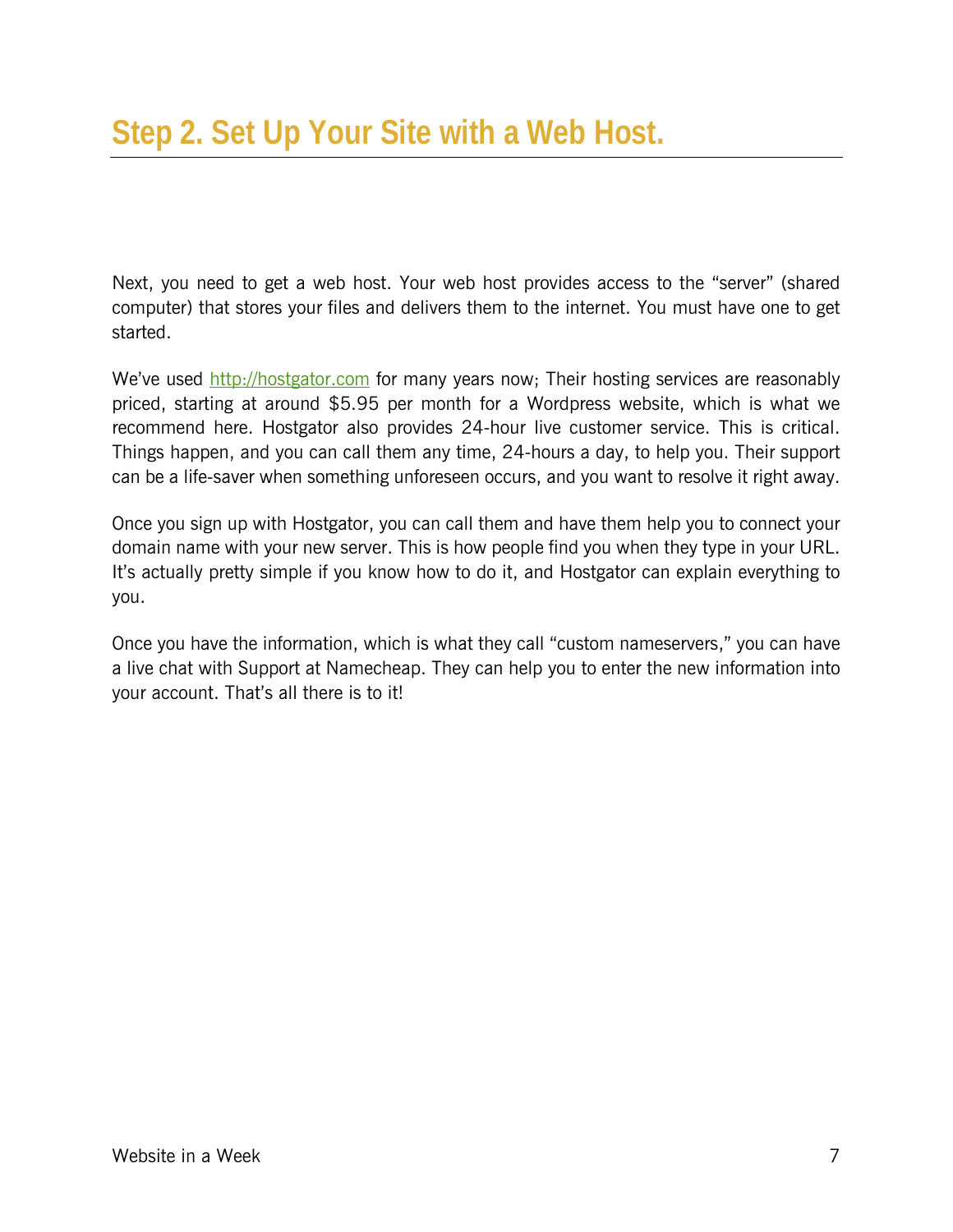Once you have your webhost, it'll take a day or two for the host to connect your domain name with the server. This is a perfect time to start thinking about your design.

The most effective designs are easy to understand and navigate. Wordpress, which we discuss more in Step 4, takes care of a lot of this for you with Wordpress "themes." You don't have to know anything special to create a website that looks professional. Your theme is preformatted with most of the basic features of your site. It's remarkable.

Website design is a critical key that's often overlooked by new website owners. Every element of an effective website needs to be strategic. This doesn't mean it has to be complicated. In fact, awareness of the keys to success will help you to simplify the process. Here's the point:

#### *Nothing on your new site should be accidental.*

Everything needs to be done with a specific goal in mind. The main goal is to attract your desired clients (and customers, students, etc.), so they'll want to learn more about what you are doing and what you offer.

## **Create a Professional Appearance.**

As you wait for your website to show up online, focus on the general design of your site. With Wordpress, you can use one of many "themes" (preformatted designs), which you can view at wordpress.org. The theme takes care of where different elements are located, menus, and the general style of the site.

As you build your site, remember this:

#### *The main qualities to strive for in the design of a website are professionalism, confidence, and authority.*

You want to establish yourself as an authority, so your website needs to project the image that you are a highly regarded professional. If you are just getting started, don't let this intimidate you. Your authority is most likely based on your journey and the things you have learned in life.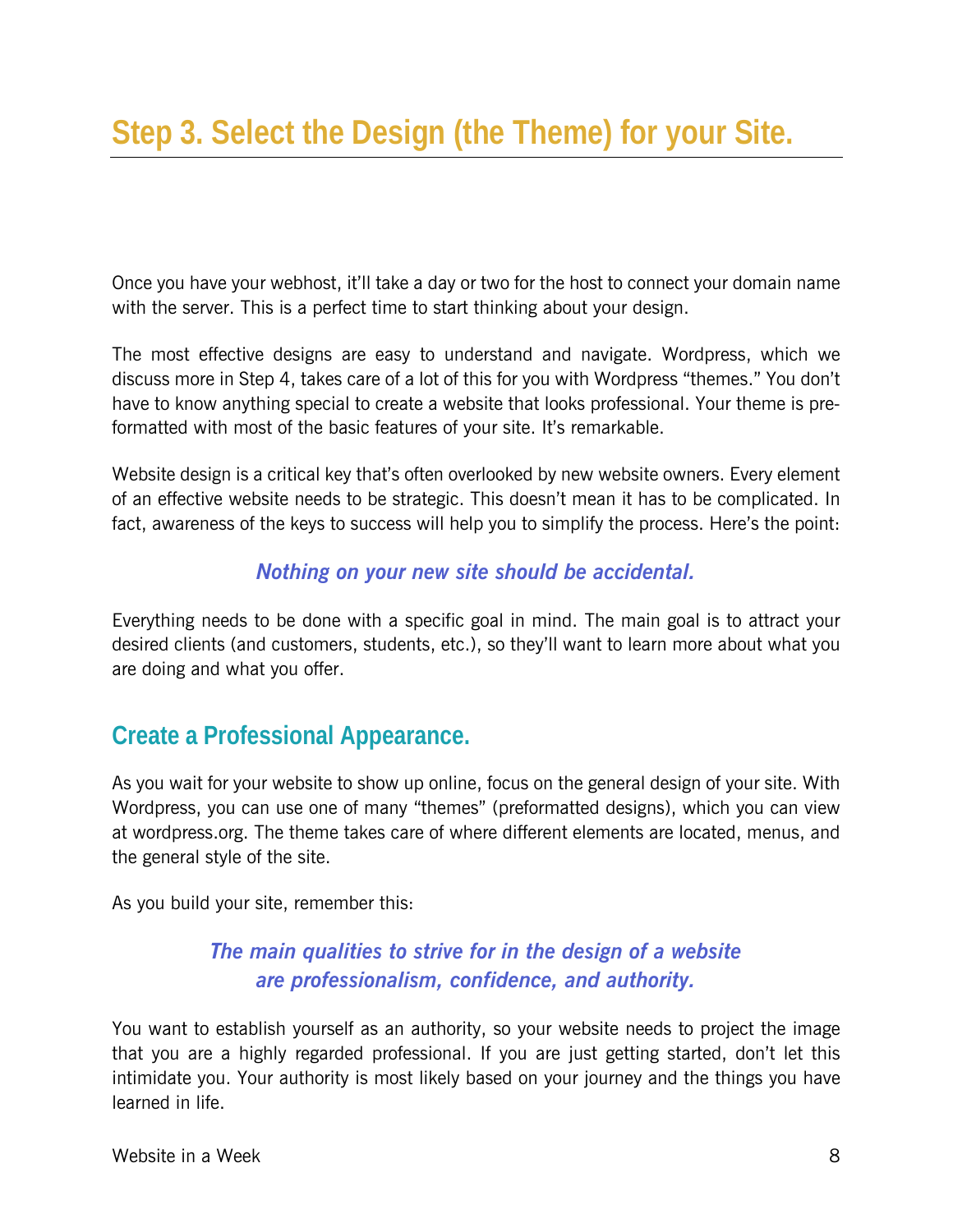Also remember you don't have to be perfect. Trying to attain an imaginary ideal tends to consume a lot of time and energy that could be better used to do something tangible. Why not just start? You can always change things as you learn and grow. You aren't doing anything that's set in stone, so you don't have to take it too seriously.

Most Wordpress themes come with simple, professional looking headings and menu bars that you can use to get started. The design theme even includes font styles and sizes for the various elements on the site. Once your website is up and running, you can refine your design over time.

## **Select Your Main Picture or Image**

This is a good time to consider a photo or image for your heading. This is a common feature of most Wordpress themes. Here, your image should reinforce your main message. For instance, if your message is about helping people to build confidence, the photo or image in the heading should exude confidence and provide validation that the visitor can get more confidence on this site.

You can find images on a number of image sites, which you can google. Some, like https://dreamstime.com, even have some images for free. Be aware as you search for an image, that you can't just take one from another website. That's like stealing. You have to use an image that is approved for your intended use.

## **Formulate Your Message**

Your image reflects your message, so this is also a good time to start thinking about what you want to say. In your message, your focus is to let your visitors know how you can solve problems. It also helps to recognize that people want to work with people who they know, like, and trust. As you interact with visitors to your site, you are building relationships.

Formulating your message doesn't have to intimidate you either. Consider this advice from internet entrepreneur Brian Chesky:

#### *"Build something 100 people love, not something 1 million people kind of like."*

It makes sense to share from your heart with a mission to build a site for the people you most want to attract as clients. Who do you like to work with? As you answer this question and put it in words your site, the right people will be drawn to your message. They'll want to stay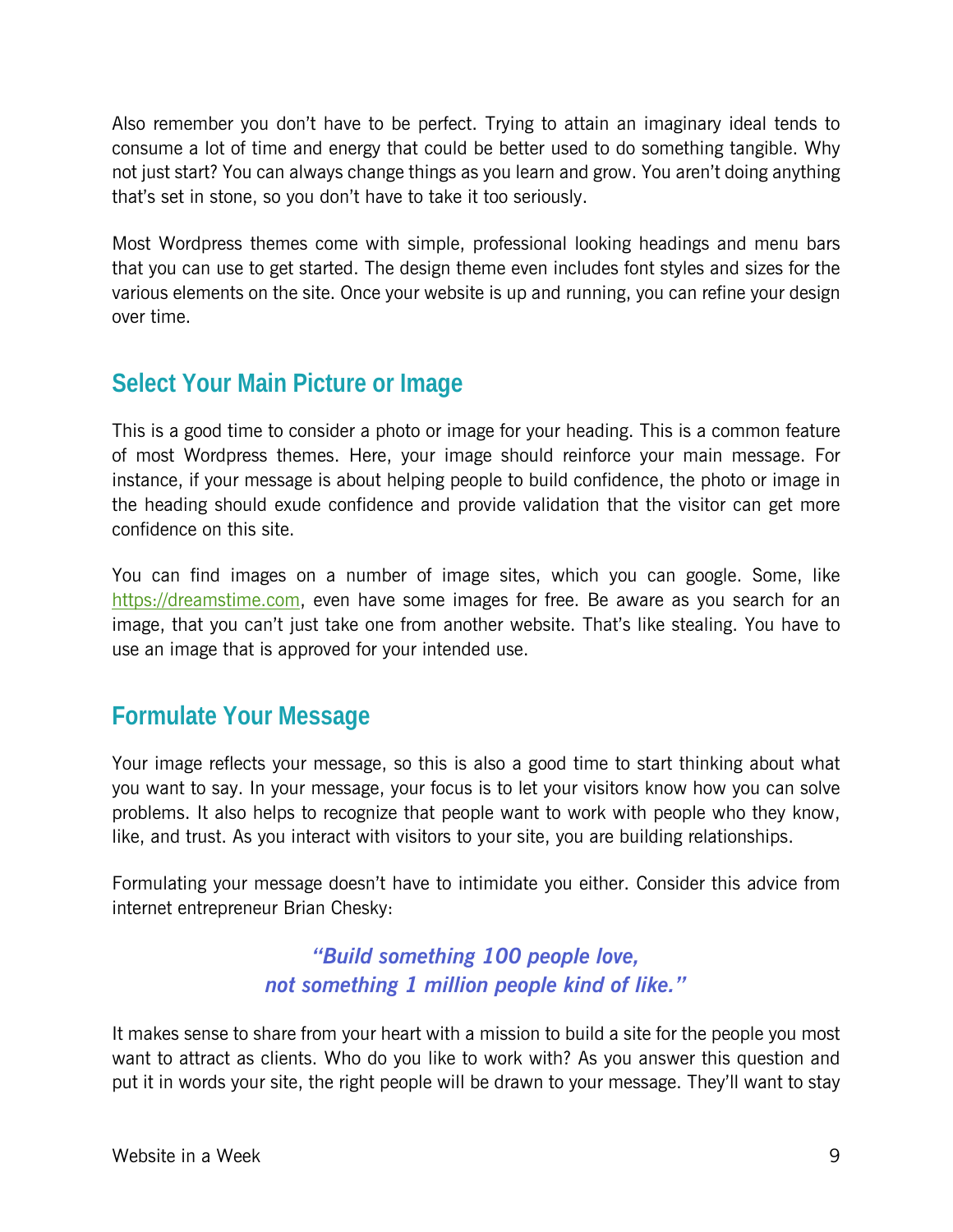and return again over time if they feel better about themselves and about getting what they want as they get to know you. But here's the tricky part:

#### *Visitors often form an opinion of a website within seconds.*

If new visitors don't find your website attractive, or feel confused about what you're doing, they'll go somewhere else. The goal, then, is for the visitor to feel that "this site is for me."

This again highlights the importance of your heading image. It needs to speak to your visitors. As you plan your site, imagine you're communicating with your perfect prospect and telling them what's in it for them. Your visitor's first impression also includes your main message, which we discuss in Step 5, which is about adding content.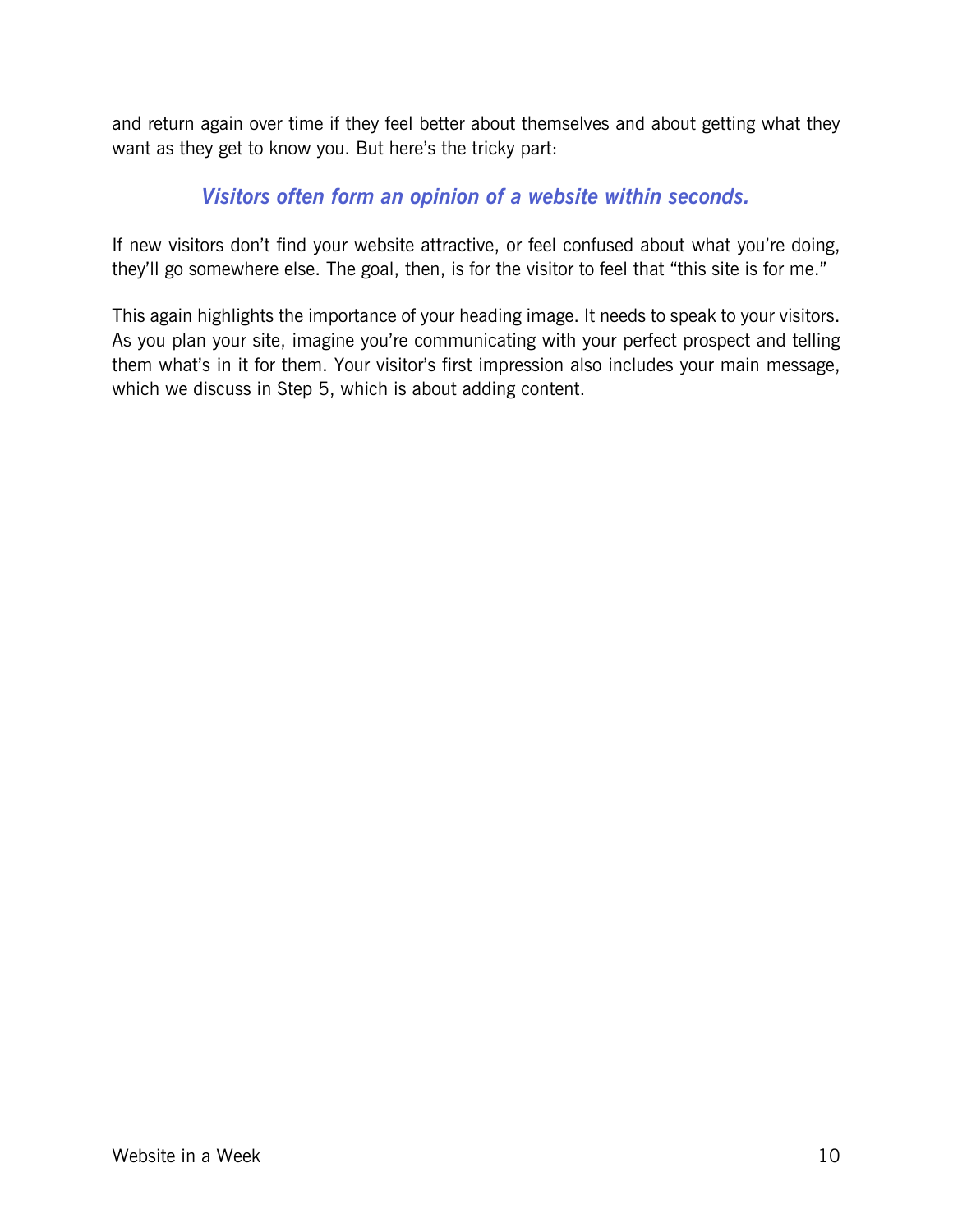You may be be amazed how easy it is to install Wordpress with just a few mouse clicks. Hostgator can help you here, too.

Wordpress.org is the state of the art for websites today, and it's free. An important point: wordpress.org (which you want) is different from wordpress.com (which you don't want). Wordpress.com is hosted by Wordpress. The problem is that your options are severely limited. You won't be able to do much with your site as it grows. You also have to pay extra to have your own URL on wordpress.com, and having your own URL is essential for your professional image.

Wordpress.org provides a simple platform that allows you to create a blog and/or a group of pages (a static website) with amazing ease. As promised, you don't have to learn any technical languages like HTML and CSS. This is made even easier with Wordpress themes, which are different designs you can use to create the look you want.

As mentioned earlier, [Hostgator](http://secure.hostgator.com/cgi-bin/affiliates/clickthru.cgi?id=pmount) can help you to set up wordpress. Just give them a call. Once installed, it's time to select a theme. your wordpress.org theme provides parameters for the design of your website. This includes things like the heading design, menu bar, number and arrangement of columns, font styles and sizes, and more.

#### *Remember this is a step-by-step process. All you have to do is take one step at a time.*

This approach – taking one step at a time  $-$  can produce tremendous benefits for your presence on the internet, as it does in life.

## **Your Theme and Heading**

With Wordpress, you have the choice of a wide variety of themes. It comes with a simple theme and we have chosen one that we have used on our website at http://phillipandjanemountrose.com. Our recommended Theme, which is called Flash, has an image on top that you can customize. There are also some specific customizations we recommend below. From there, you'll be ready to add your content, and this booklet will help you to get started there, too.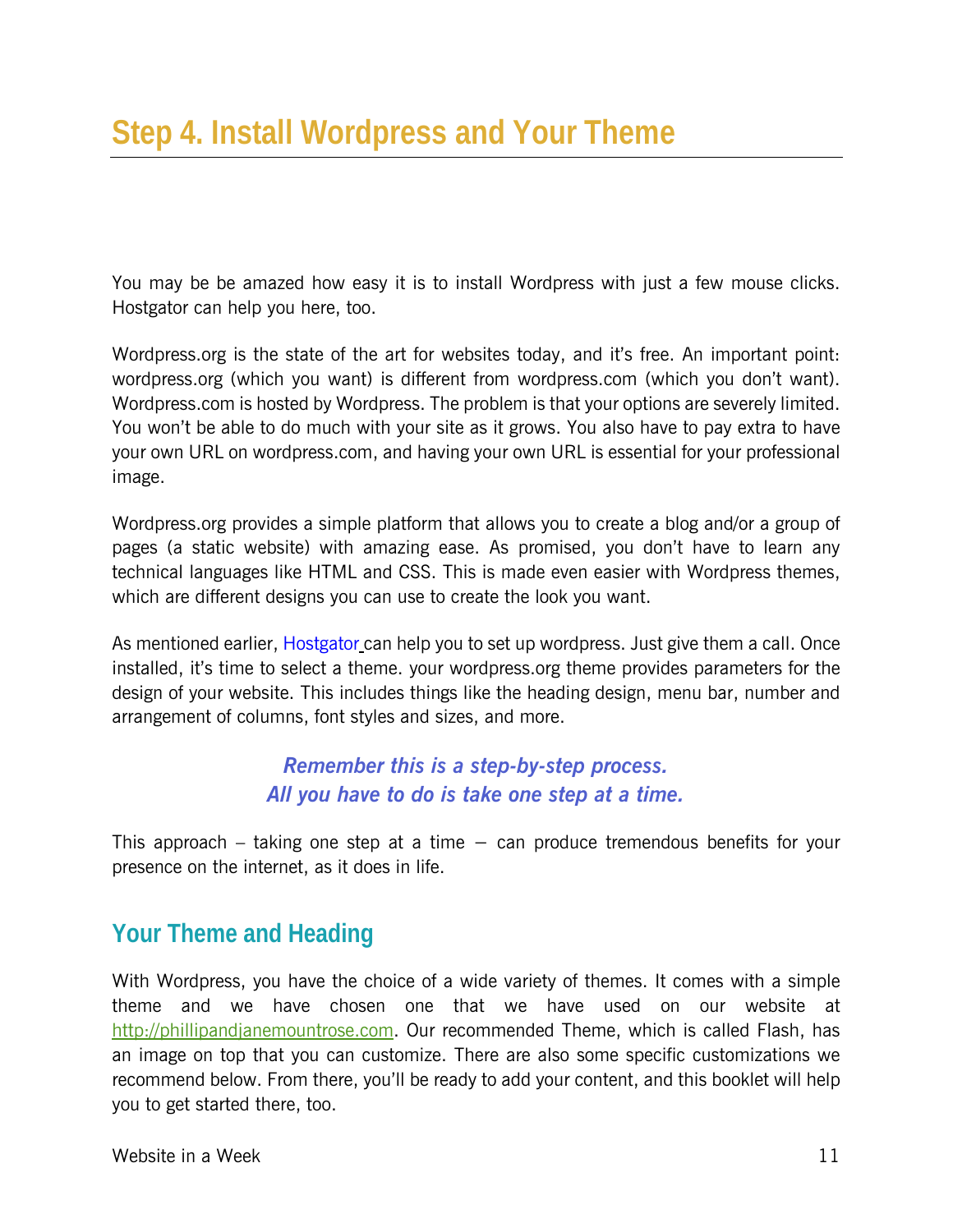There are also many more themes available for free and others that you can purchase quite reasonably to get more features. The key now is to make it easy on yourself. You can change your theme any time as your site grows. We've done this ourselves several time.

Don't let your fear of making a mistake stop you. We've helped a lot of people to formulate their message and improve their sites in various ways once they got started.

## **Being Mobile-Friendly**

These days, your website must be mobile-friendly, so it looks good on mobile devices as well as desktop computers. Most of the latest Wordpress themes, including Flash, have this feature, but it's important to verify if you choose another theme. Being mobile-friendly will also help your rankings in the search engines as the internet continues to change. It's reached a point now where you may have as many visitors on mobile devices as personal computers.

## **Things to Do to Get Started with Wordpress**

The instructions provided in this booklet are precise steps for creating a simple website. As a model, we have created a similar site that you can view at http://phillipandjanemountrose.com using the Wordpress Flash Theme, which is the one these instructions describe. We selected the Flash theme because of its simplicity. It also has full documentation at https://docs.themegrill.com/flash/.

If you just take the steps below one at a time, you can have the basics set up quickly. As you might imagine, you can do a lot more with Wordpress, if desired. For now, we just want to get you started without overwhelming you.

#### **Going to Your Dashboard**

With Wordpress installed, you're ready to go into your Dashboard. Your dashboard is like your back office, where you edit the features of your site. To get there, follow these steps:

- Enter your URL and add /wp-admin." As an example, it would look like mydomain.com/wp-admin
- Now you can enter your username and password to go to your Dashboard.

When you get to your dashboard, you'll notice there's a lot there. Don't let that scare you. We'll guide you through the basics and you can learn more as you progress. As we mentioned earlier in our description of Wordpress, you can do a lot with it, as you'll see.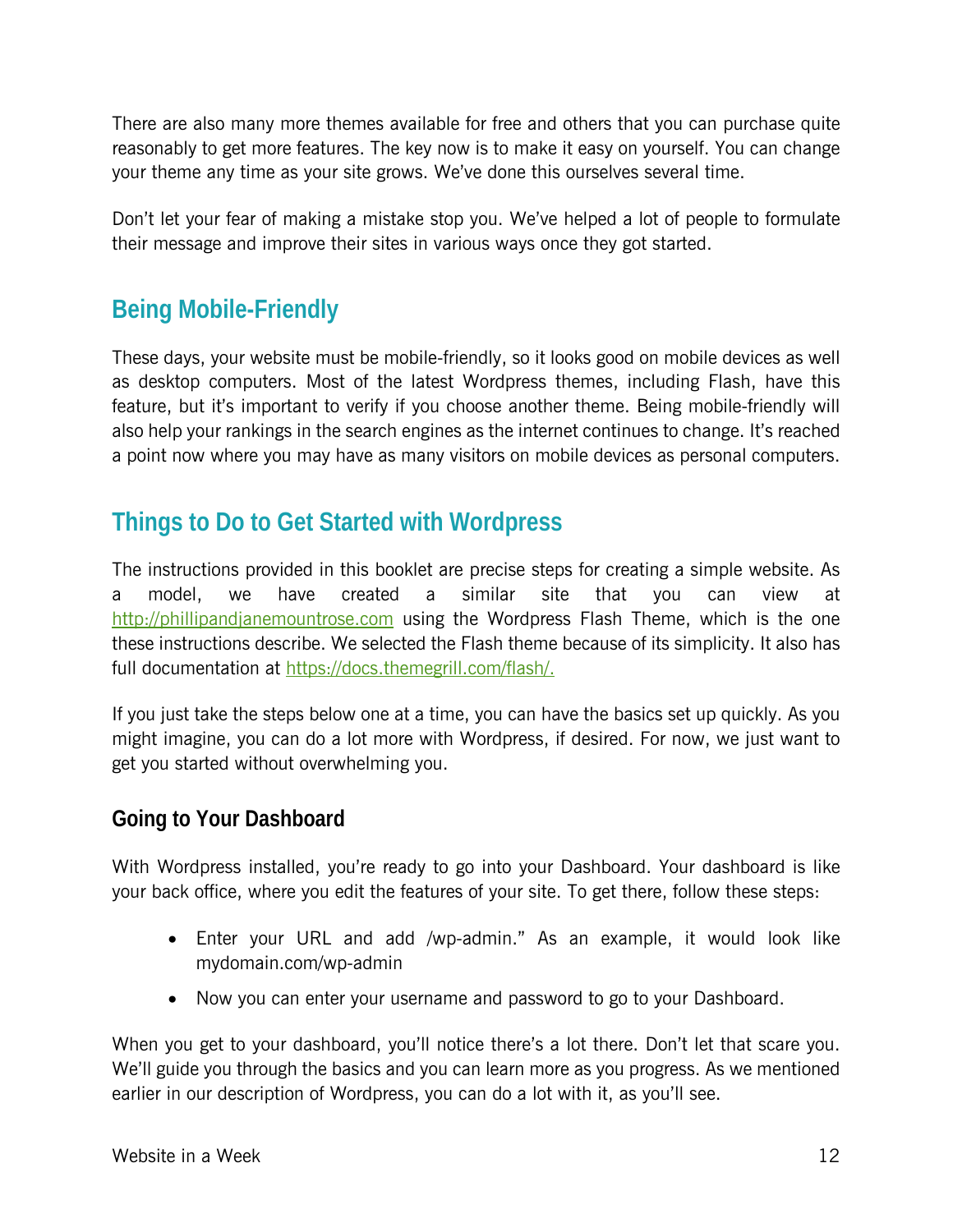Below are our suggestions for getting started. If you follow these directions, it won't take long for you to start adding your information.

• Highlight your title (where it says "Howdy, ...") in the top right and click on "Edit my profile" to go to your personal options and change your password to something you'll remember next time.

#### **Installing Your Theme**

Next, it's time to install your theme. As mentioned, we suggest "Flash." You can get lost in the themes – there are probably hundreds to choose from. We selected on that will allow you to get started easily and continue to build over time. You can also change your theme later, if you want to.

- On the vertical menu at the left side of the Dashboard, select "Appearance/Themes."
- Click on "Add New" at the top of the page.
- Then enter "Flash" in the search box on the right.
- When it comes up, select "Install," then "Activate."

When you activate the theme, you will be sent to a Flash Welcome Page, where you can get started with Flash.

- Also, on that page is a list of recommended plugins, which are extra features. You may want to explore at some point, but they are not required for getting started with these instructions.
- As you move around, you'll also notice a lot of other suggestions for adding things. You can explore them if you want to, but you don't need them now.

#### **Using the Wordpress Classic Editor**

For beginners, we also recommend starting with the Wordpress Classic Editor. It's much easier to use, and you can experiment with the new editor, which is more complex, later, if you want to.

- To access the Classic Editor, click on "Plugins" on the vertical menu on the left side of the Dashboard.
- At the top of the Plugins page, click on "Add New."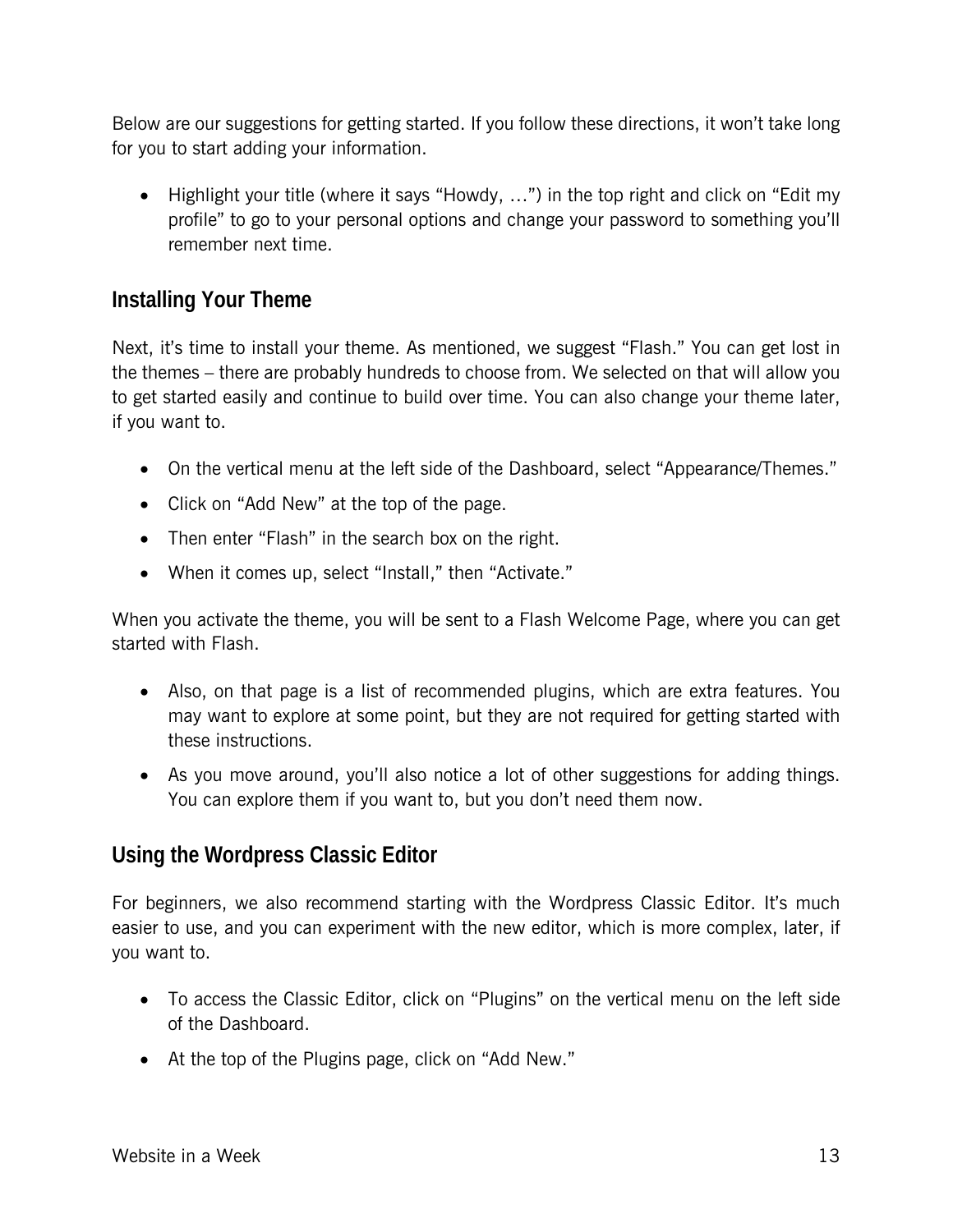- On the Add Plugins page, you'll see a search box on the right side to "Search Plugins." Enter "Tiny MCE Advanced" in the box and press enter.
- When you find it in the list of plugins that come up, click on "Install Now," then activate it.
- TinyMCE Advanced allow you to go to a simpler editor. You can also add features to your editor, as desired.

Repeat the process to add "Yoast SEO" and activate it.

 Yoast SEO will come in handy later, when you are ready to learn about how to optimize your pages for the search engines. This is beyond what you'll learn here, but you can find a lot of information about it on the internet, when the time is right.

Next, go to "Settings" on the vertical menu and choose "General."

- Add your Site Title, Tagline (a brief description), and your Time Zone. Your site title and tagline will show up at the top of your page.
- Go to the bottom of the page and "Save Changes"

Go to Settings again and select "Tiny MCE Advanced."

- Scroll down to "Advanced Options" and add a checkmark to "Replace Block Editor with the Classic Editor. This will allow you to create a simple page.
- Go to the bottom of the page and "Save Changes"
- Later, you can use it to add more editing options or change your editor preferences.

Go to Settings again and select "Permalink Settings"

- Under "Common Settings," select "Post name." and save your changes.
- This is important. It will allow you to use the keywords that are in the name of the post or page as your URL for each page. This is important for SEO (search engine optimization).

With your website up and running, you're ready to add content.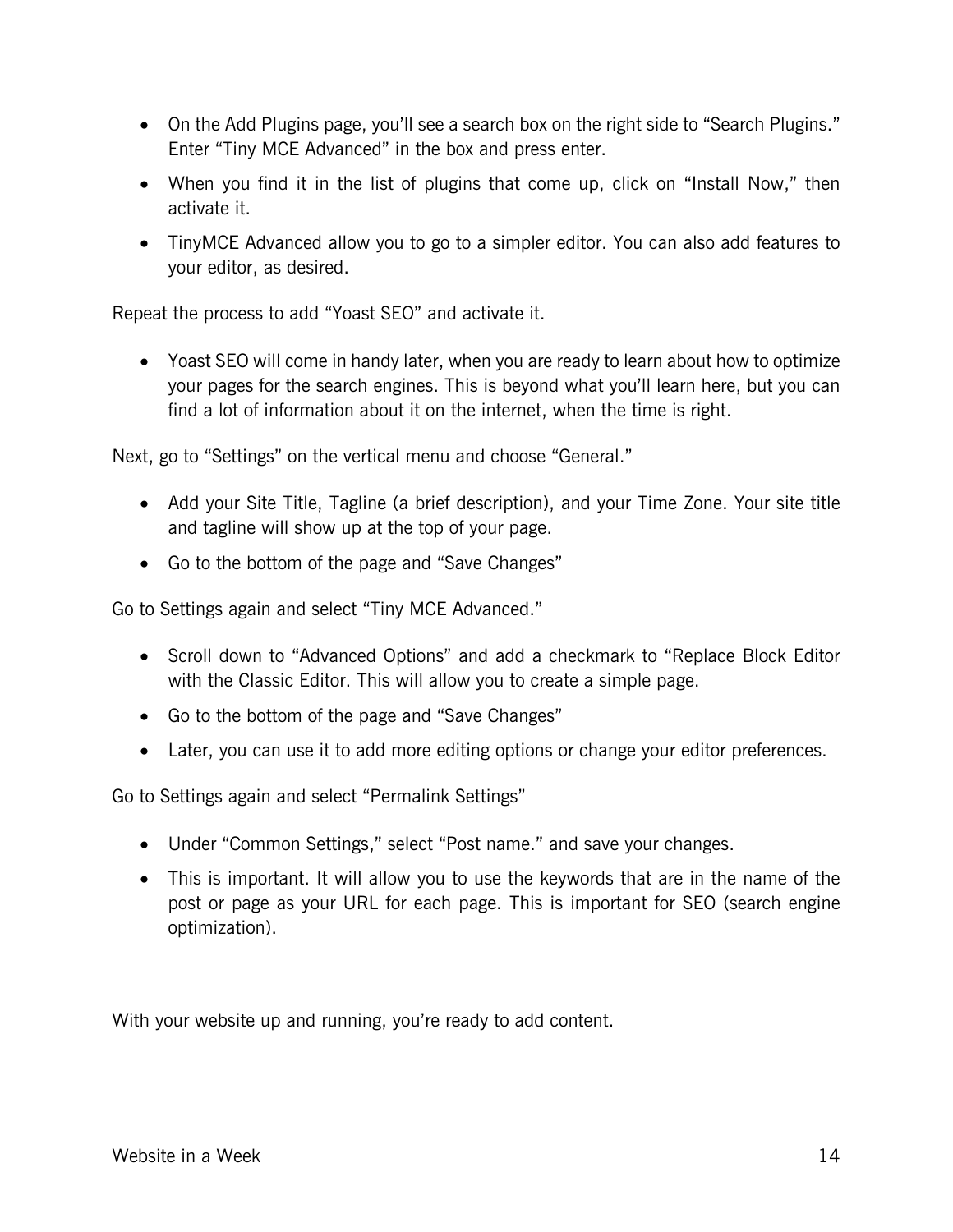When you get to this step, you may begin to feel excited. Your site is starting to take form, and you're ready to get your message out.

## **Setting Up Your Main Page**

In your Wordpress back office, you have a choice of choosing a blog post for your main page or a "static page." For a simple website, we recommend starting with a static page. You can add a blog later.

- For this, go to the vertical menu on the left side of the Dashboard again and select "Pages." Here, you will see a list of a few pages Wordpress creates. In the end, you probably won't need these pages, but it's a start. In the future, this is also where you can find the pages you add later.
- For your main page, click on "Add New" at the top of the page.
- Now you can add your title at the top of the page. We generally do something like "Welcome to …"
- From there, you're ready to add some content in the box below. You'll see some common editing buttons above the content box and you can add more from Tiny MCE Advanced, if desired.

## **Your Focus for Adding Content**

We'll have a few more steps for you to take as you add content. First, we want to help you to decide what to say. This is an area where we find a lot of mistakes and we want to help you to get off to a good start.

The focus now is on letting your visitors know what they can expect and what to do next to learn more. If you feel intimidated about marketing, as many people do, consider this advice from leadership mentor Michael Hyatt:

*"Marketing is really just about sharing your passion."*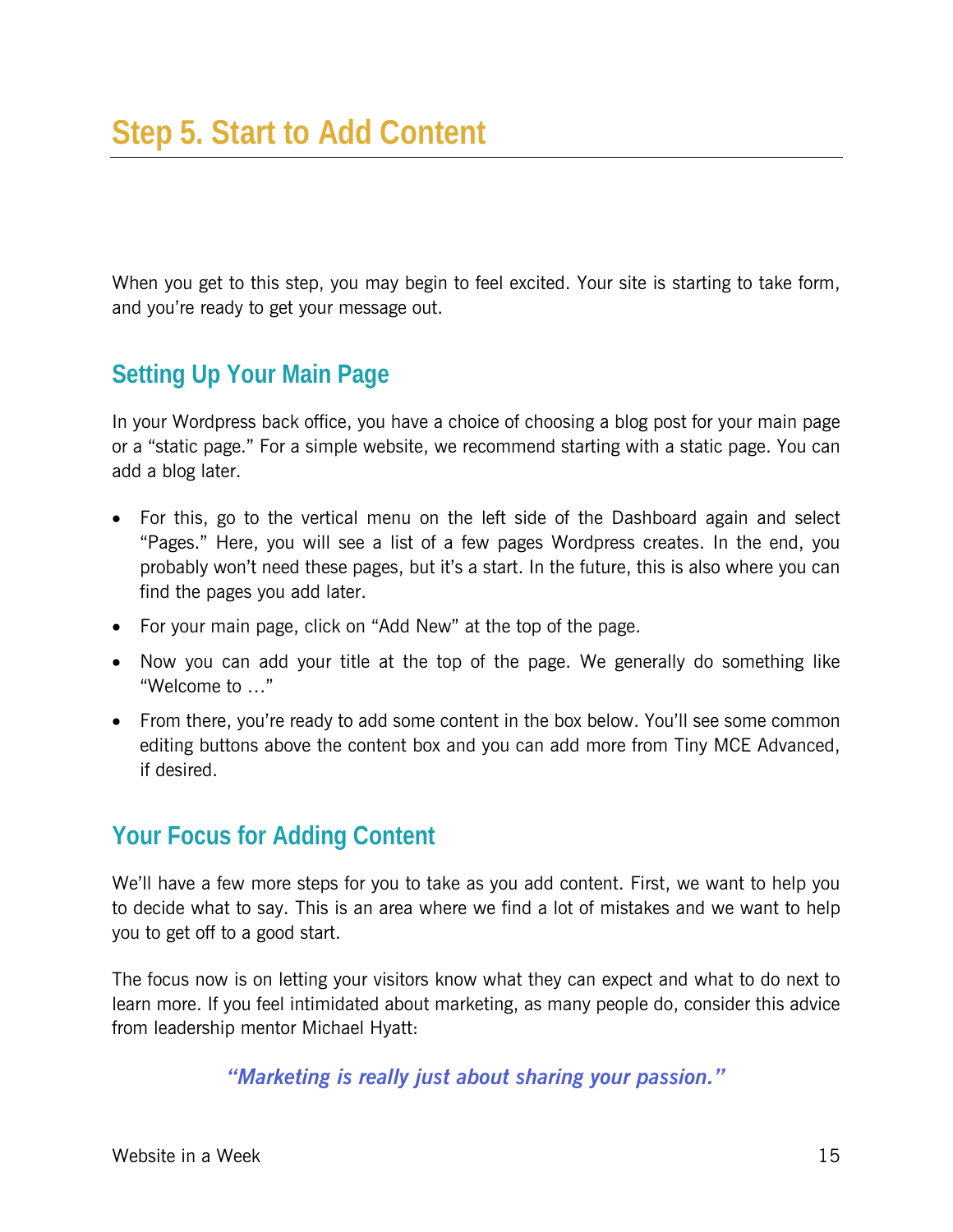Marketing is also about helping people to get something they want. You are doing a service by helping them to understand what you uniquely have to offer. Your visitors will also sense your sincerity if you speak from the heart about your purpose in life.

On your website, your visitors are people you care about and want to help whether they buy from you or not. We find it fulfilling to realize we are probably helping many, many people who will never contact us directly. This is part of our mission, as is our dedication to the books, courses, and services people can access on our site.

## **Editing Your Main Page in Wordpress**

As you add your content, here are some more tips and Wordpress customizations.

- Until you have a usable site, we recommend adding a sentence at the top of each page saying "This site is under construction." Then, in the next paragraph, you can start creating your content.
- As you write, you'll want to save your work every 5 or 10 minutes to avoid losing what you've done. You'll find a "Save Draft" button on the right side of the page, along with a "Publish" button you can choose when your page is ready.
- If you want to copy and paste from word or another word processing program, be sure to avoid adding anything with formatting. We usually copy from Word into Notepad and copy from Notepad into Wordpress. We discovered the hard way that extra formatting can create big problems on a Wordpress site.
- When you finish editing for the first time, this may be a good time to publish your page. Just click on "Publish" on the right when you are ready. This will allow you to coordinate your main page with your settings.

Once you have your main page is published, you need to change the settings, so it will appear as your main page when people come to your site.

- Go to Settings again and click on "Reading." On the Reading Settings Page, select "A static page" and in the box below select the title of the main page you are creating.
- Scroll to the bottom and click on "Save Changes."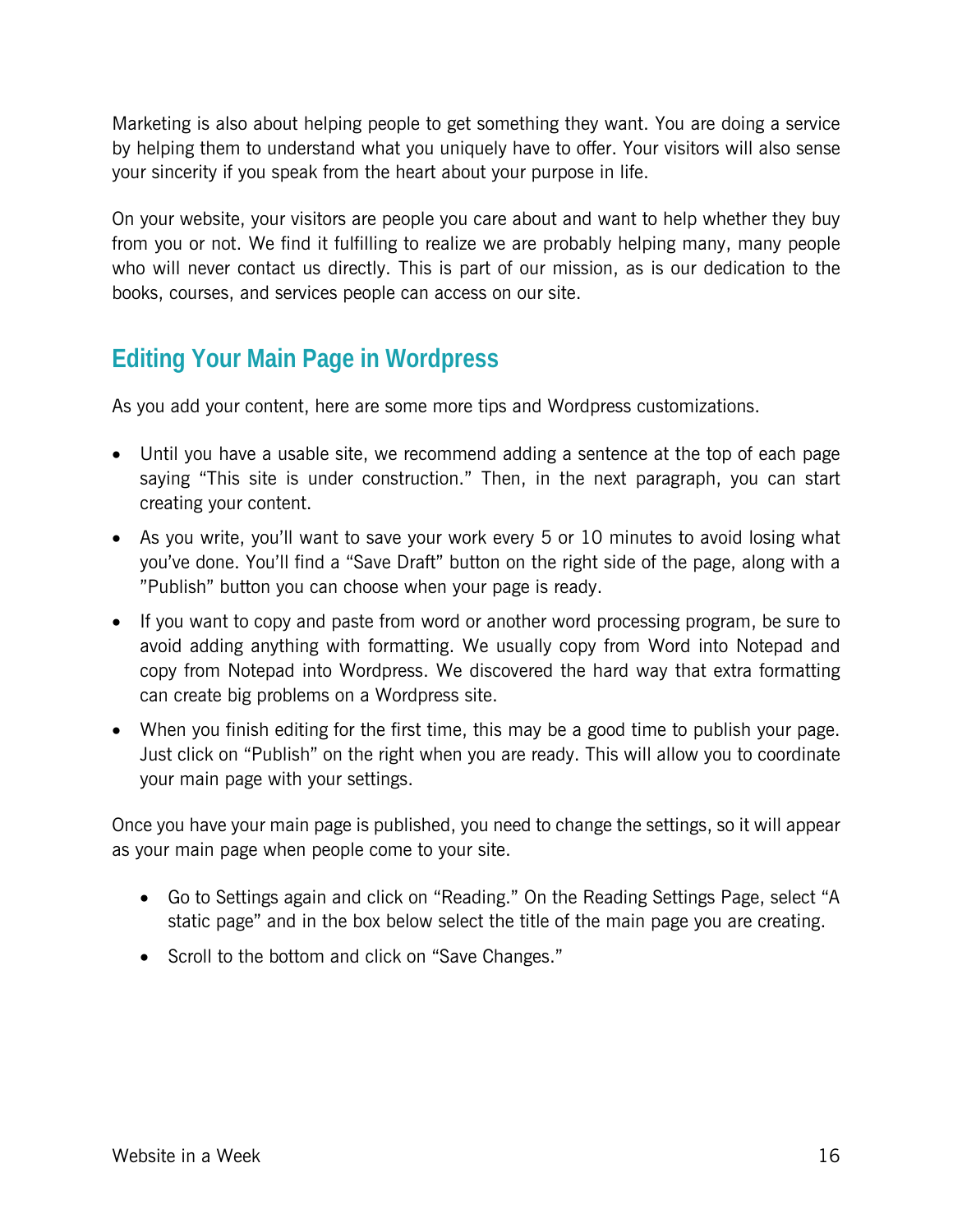Once you're started, you can choose the format of your page. This determines your columns.

- Go to "Appearance" and choose Customize. Now choose "Flash Theme Options," then Page Settings.
- We suggest starting with a single, narrow column, which is the last box on the right
- While you're there, you may also want to check the "Remove header search box," since there isn't much to search on your site.
- When you're done, select "Publish" at the top.

While you're customizing, you may also want to check out the other settings for future reference.

- One of the things you'll want to note is the "Header Media," which is where you upload your Header Image. We wanted to have a full width header, so we created an image that's 2400px wide and about 400 px high at 72 dpi and uploaded it there. You can add your header image when you're ready.
- If this is a challenge, don't despair. As mentioned in Website in a Week, you can start by hiring someone at https://fiverr.com for about \$5 to create an image for you.

## **Five Tips for Adding Content**

#### **1. Keep it simple. For the first week, you can start with just a few items:**

- **A Main Page,** where you describe what you have to offer. We're going to help you with this.
- **A Contact Page,** where you let your visitors know how to reach you.
- **A Free Resource** you can provide for an opt-in, to add emails to your list.
- **An About You page (optional),** where you describe who you are, your qualifications, etc. To make it easier getting started, you could hold off on the About You page. You can start with a paragraph about yourself (or -selves) at the bottom of your main page and add the About You page later.

For getting started, it might be more important to have your free resource and opt-in than an offer for your services. Your mailing list will be your greatest resource over time, and you don't want interested visitors to leave without opting in to learn more. Think of it this way. This may be your only chance to reach a person in need who is searching for the exactly what you provide. Do you want them to miss out?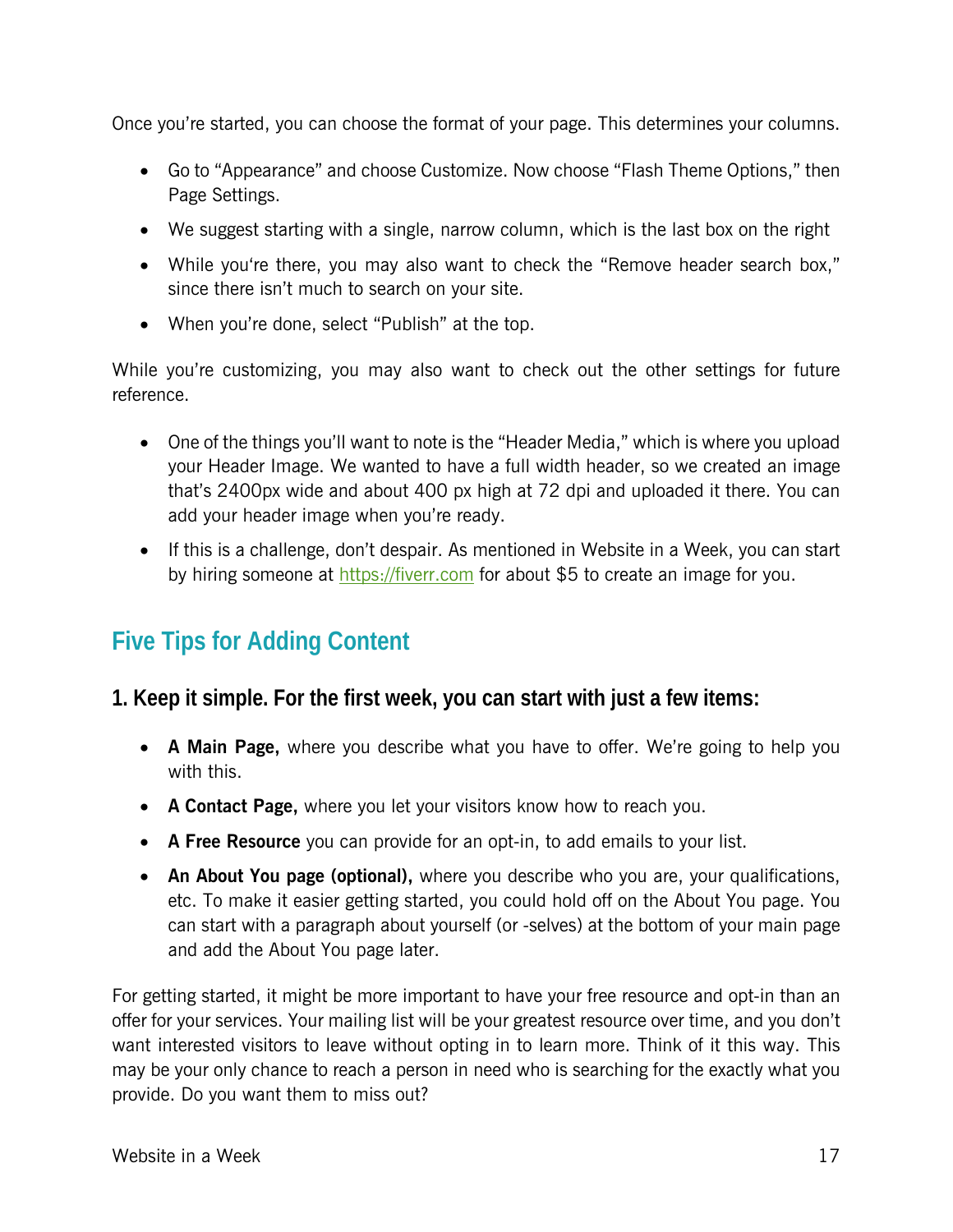#### **2. Focus on First Impressions**

As we mentioned earlier, very element of an effective website is strategic. The people who visit your site generally want to know if you can help them to solve a problem. Think in terms of the things that are keeping them up at night. This Is a critical point that many new web owners miss. For first impressions, your visitors are less interested in your qualifications than what you can do for them. Speak more in terms of "you" (the visitor) than "I' (yourself).

Your main page is the first impression most visitors get of your website, so we want to offer some suggestions.

Some thoughts on making a good first impression:

- Your headline (page title) and byline (subtitle, a brief message below your headline) need to communicate a message that speaks to your target audience.
- The byline should essentially say that you provide the very thing that your ideal client or customer wants. Effective bylines are results-oriented. For the search engines, it also helps to include your main keyword combination in the first paragraph.
- If your ideal customer wants to build confidence, your byline might say something like this: "Raise Your Self-Esteem, Build Confidence, and Be Everything You Can Be."
- Another option for the byline is to ask two or three questions to engage your audience. With confidence, you might say something like this:

"Is your inability to build confidence stopping you from doing the things you really want to do with your life?

"Are you ready for a new start and a new life where you feel great about yourself and your possibilities?

"If so, you're in the right place …"

 A friendly, professional-looking photo can further reinforce your message, if you have one. As mentioned earlier, the goal is to communicate professionalism, confidence, and authority. If your personal presence is an integral part of your message, your photo should be located near the top of the main page (or in the heading), where visitors can see it right away. This will help them to feel like they are getting to know you. Note: If you don't have a suitable photo, you can add it later.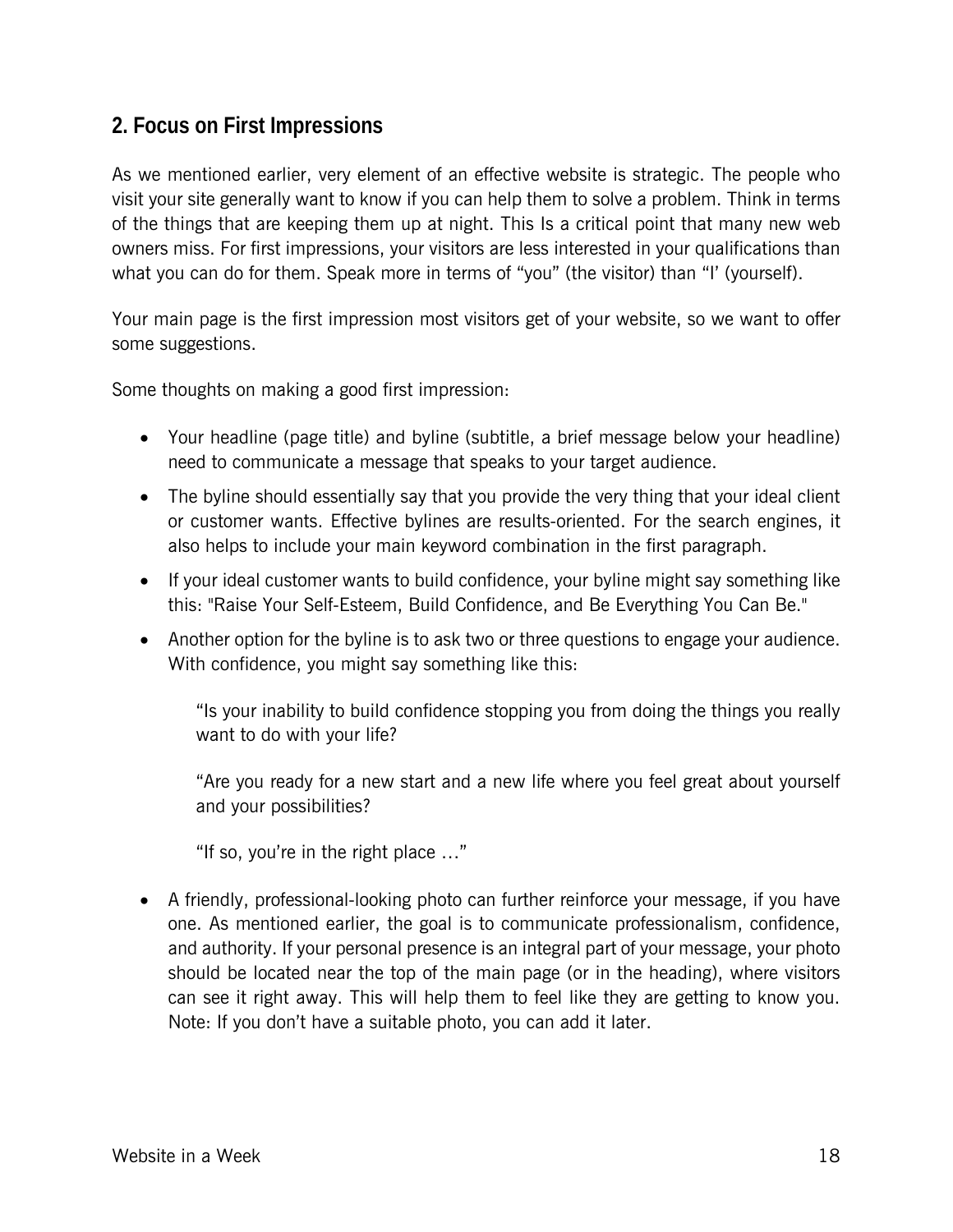#### **3. Set Up Your Main Page**

The focus in the first week is primarily on getting the main elements onto your site, so you will want to start on your main page with information targeting your main keywords. To keep it super simple, you can actually begin with a one-page website. As you do this. Put yourself in the place of the visitor, who wants to know what you can do for them.

Expert Marketer Robert Middleton advises including the following information on your main page:

Paragraph One: Address exactly who your ideal clients are and what they want but don't have. What is missing for them? Relate to their pain.

Paragraph Two: Discuss the outcomes you know your prospects want and what things could be like when they have those outcomes. Don't mention yourself or your business yet.

Paragraph Three: Explain the essence of exactly what you can do to get your clients from where they are now to where they want go.

Paragraph Four: Briefly mention your services that produce these results, and offer some free but valuable information (a report, e-book, video, etc.) and invite them to learn more by opting-in. We'll discuss this more in Step Six.

#### **4. Tell Your Visitors About You**

This could be Paragraph Five on your main page or on an About Me (or Us) Page. Here, you want to tell your visitors a little bit about yourself (or yourselves), your qualifications, your journey, and your mission. As you write, remember to stay focused on what your visitors probably want to know, and share from your heart. This may include some information about your successes and common results. It could also include information about scientific data that supports your approach.

#### **5. Build a Short Contact Page**

Here, you might want to provide an email address and possibly a phone number. It's a very simple page. That being said, you may want to encourage interaction with something like this: "Thank you for visiting my (our) site. I'd (we'd) be delighted to hear from you and answer your questions."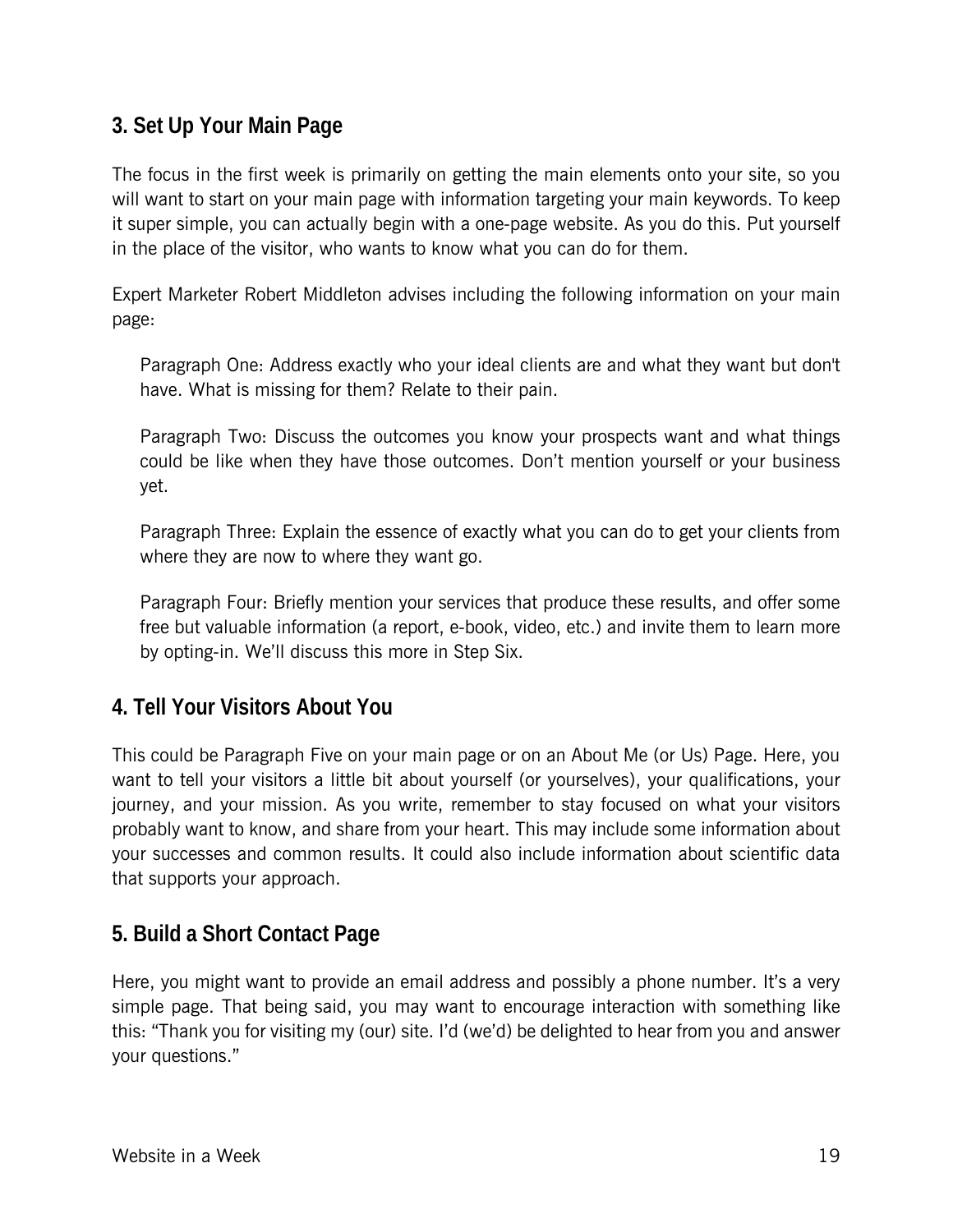You can also get a plug-in that automates the process with a simple contact form. This saves your from having to share your personal information online. By definition, "a plugin is a piece of software containing a group of functions that can be added to a WordPress website. They can extend functionality or add new features to your WordPress websites."

Plugins are also easy to install. You can learn more about plugins and simple contact form plugins on Google. Adding a simple contact form to your Wordpress site is an easy way to get started with plugins.

## **Adding Your Main Menu**

Another feature to note on the Wordpress Dashboard is the "Menus." When you have a few pages, you can create your main menu for the top of the page.

Under "Edit Menus," you start with "create a new menu." We call ours Main.

- Then you can add your pages to the menu, so they will show up on the top of your pages.
- You can also move the menu items around by holding your cursor over them and moving up or down. You can also move a menu item to the right, which will make it a submenu to the one above it.
- When your menu is done, be sure to save it.
- Then go to "Manage Locations," and choose Main as your primary menu.
- You'll also note there that you can add a footer menu, which will show up at the bottom of the page.

It's a real website now, so you're ready to develop relationships.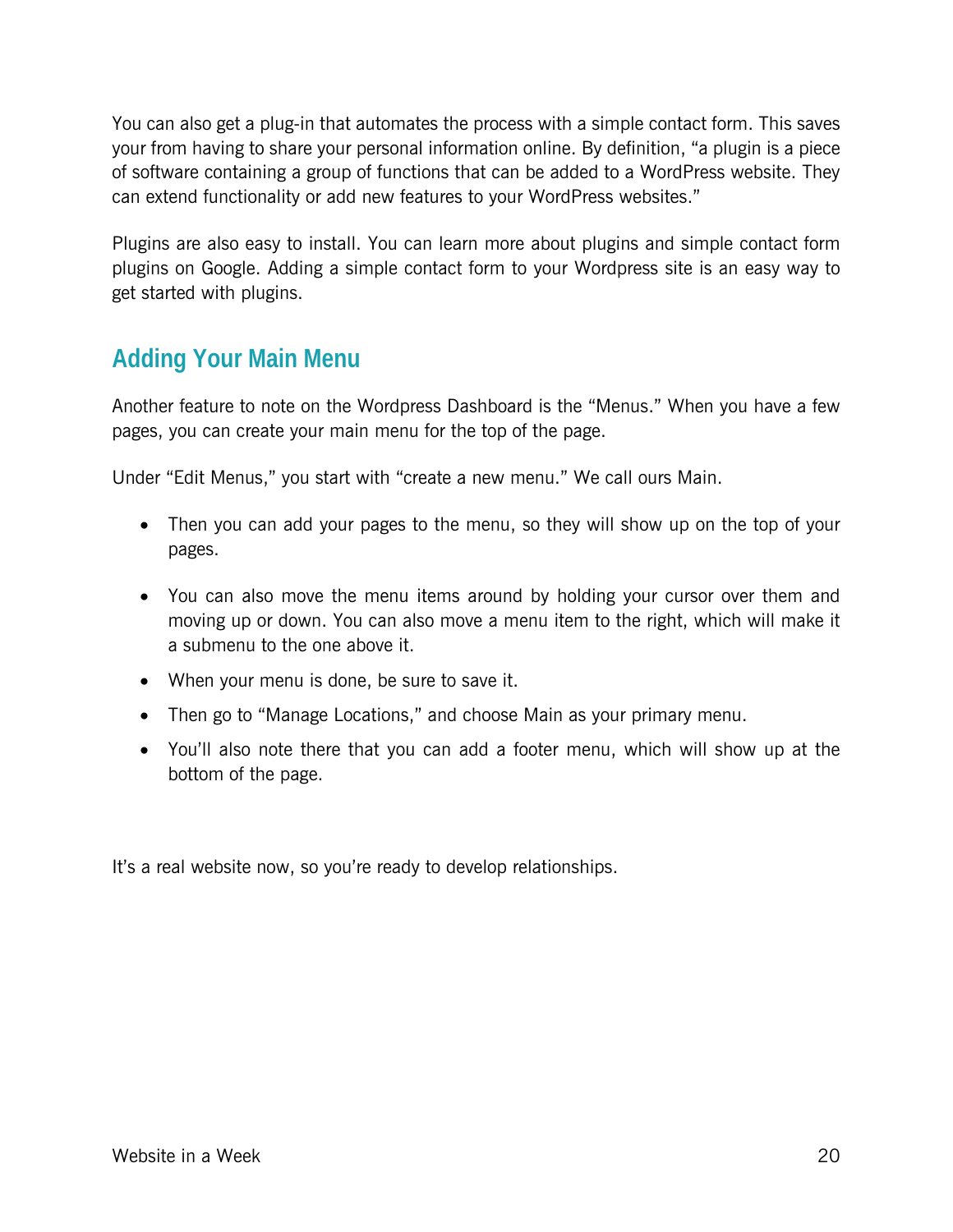Free opt-in offers are related to your specialty or problem that you solve. It's one of the best ways for you to start building relationships with people who are interested in your services.

If this is new to you, here's the definition of an opt-in. "An email opt-in is a web form that businesses use to capture the email addresses of interested visitors and get their permission to send them offers."

As a non-profit, we also consider our free offers to be a public service. If we can help people who may not be able to afford our services to help themselves, we consider this to be part of our mission, too. You may feel the same way.

Your email list may be one of your greatest assets online, so we recommend creating an optin offer as soon as possible. Social media is another way to connect with people, and this is another avenue to explore as you progress. Even there, you may want to direct contacts to a free offer.

## **Getting Started with an Autoresponder Service**

To capture email addresses, you need to have an autoresponder service. You can research the many that are available. We use https://lcontact.com, which currently starts at around \$12/month for a small list.

## **Creating an Opt-in Offer**

A lot of people get hung up thinking they need to create something big to offer. We have free ebooks and other offers we've created over time. We also have some simple offers. To continue with our focus of making it easy to begin, your first free offering can be quite brief, like a short quiz that can help visitors to decide what's right for them or a cheat sheet with 10 time-saving tips for organizing their time (or for getting whatever your ideal prospects want). If you enjoy doing videos, it could be a short video with some key information your visitors want.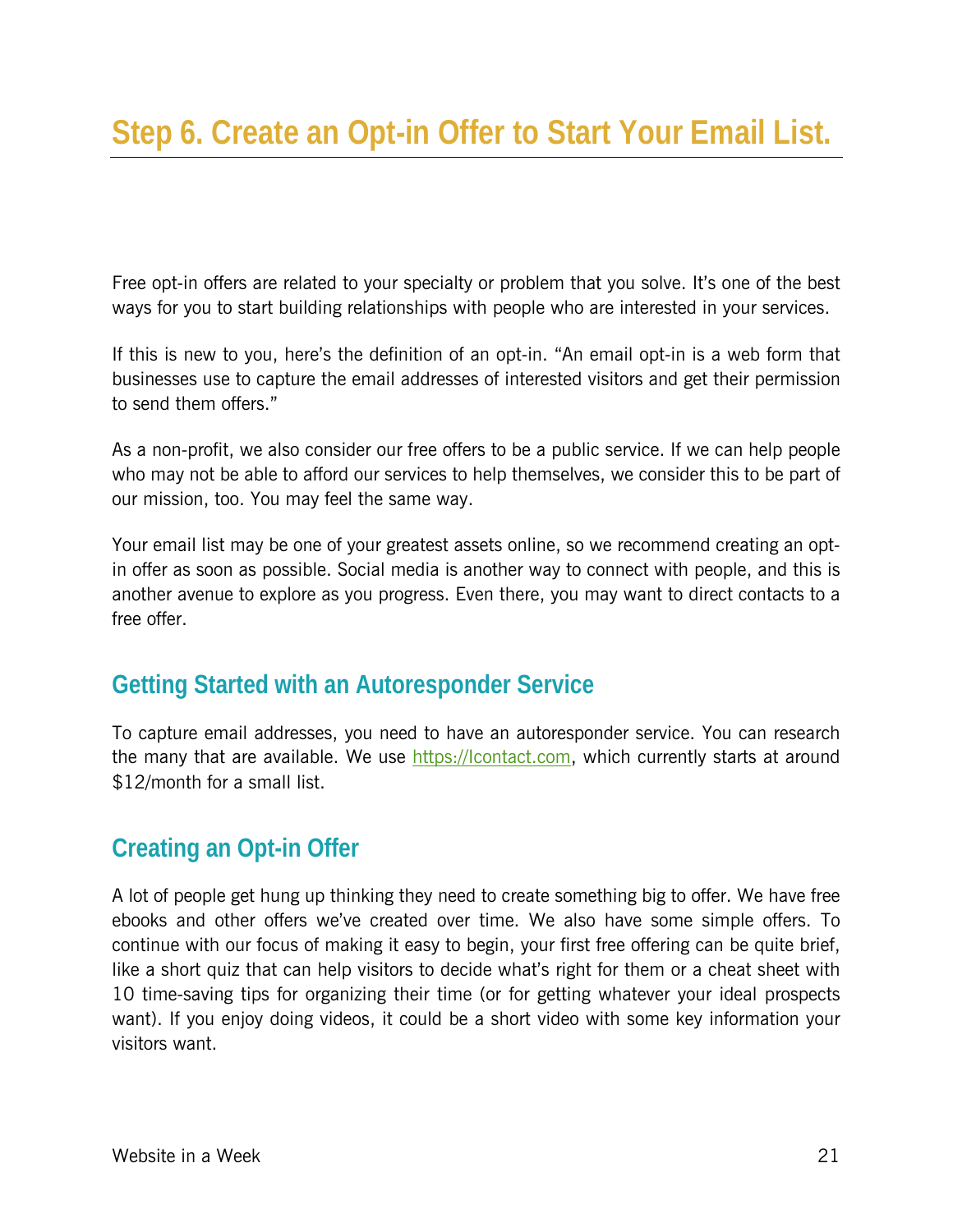You can highlight how short and simple your free offer is as a benefit. It won't take much time. It might be as little as a single page. If, as in the case of the tips for organizing one's time, it's a page or two your visitors can print out and use as a guide, they now have something tangible in their environment with your contact information on it. This helps you to develop your relationship and reminds the visitor to stay in touch with you.

For future reference, along with your opt-in, you may also want to plan to add a newsletter or update of some kind in the near future. Your goal is to stay in touch with the people on your list to foster relationships. We'll go into this more in Step Seven, where we discuss moving forward after the first week.

#### *All-in-all, your email list is a great investment in your future.*

It's also a way to make a difference in people's lives, regardless of what they do. We often hear from people who tell us they've been watching what we're doing for months or, in some cases, even years. They thank us for the benefits they've received and tell us that they are finally ready to take action on one of our offerings.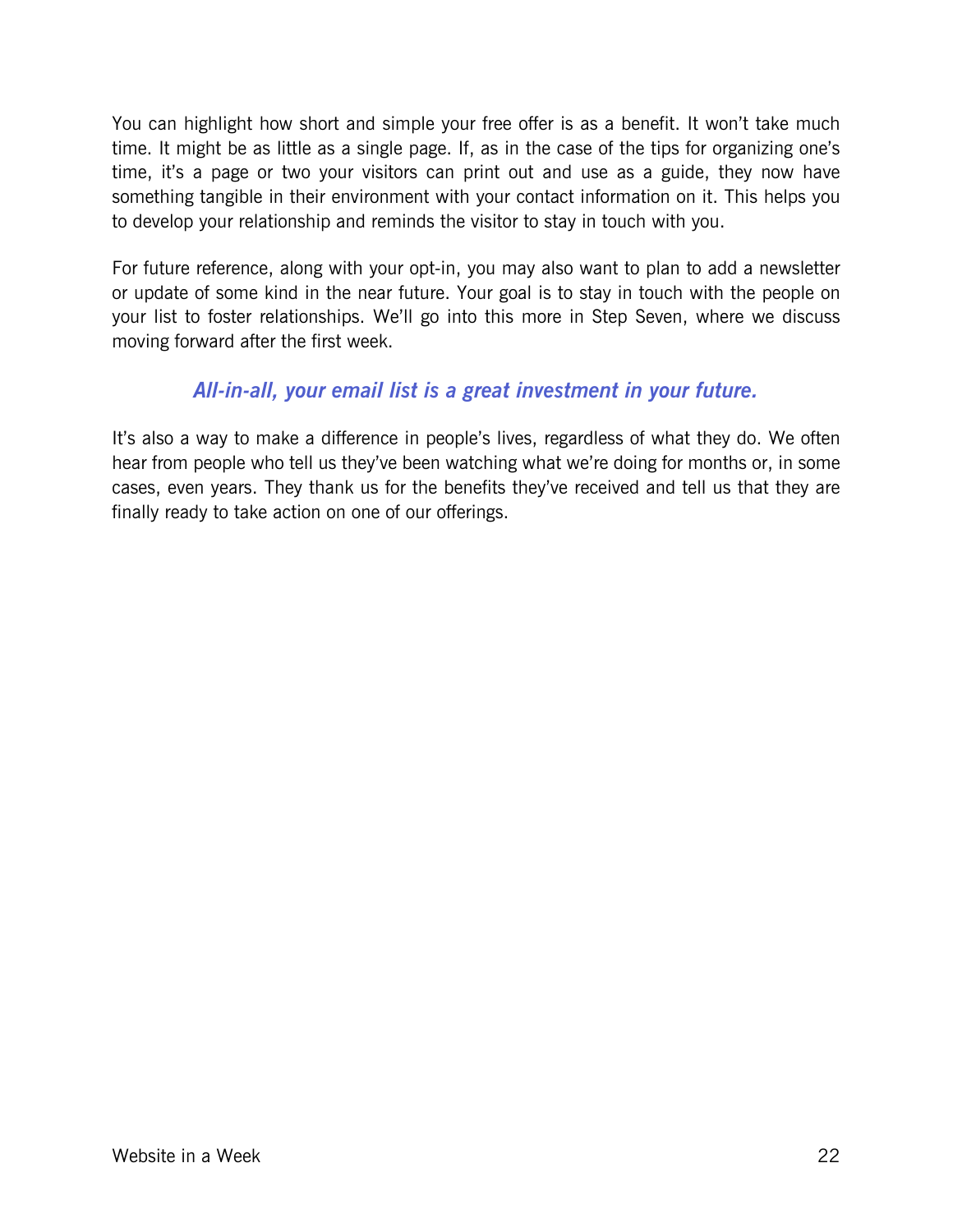As you've seen, your focus during this first week is on the basic structure of your website. At the same time, you obviously want to offer your services. You may also have (or plan to have) more offerings, like classes, books, audios, and other products.

To start, you might want to refer prospects to your contact page, where they can contact you to discuss specifically how you can help them. On your main page, where you discuss your services, you could offer a free 20-minute strategy session, as we do and often recommend to our students. This encourages prospects to contact you to learn more.

For payments, you can start simply with PayPal, because it's free and easy to set up. It allows you to put payment buttons on your site, but it is limited, and some people don't want to use it. At some point, you may want to go further with a more professional e-commerce platform that allows you to accept credit cards and provides more options.

We use several ecommerce platforms, for a variety of reasons. Along with PayPal, the one we use and recommend for getting started is [https://sendowl.com](https://www.sendowl.com?r=65efa). It's easy to use and economical.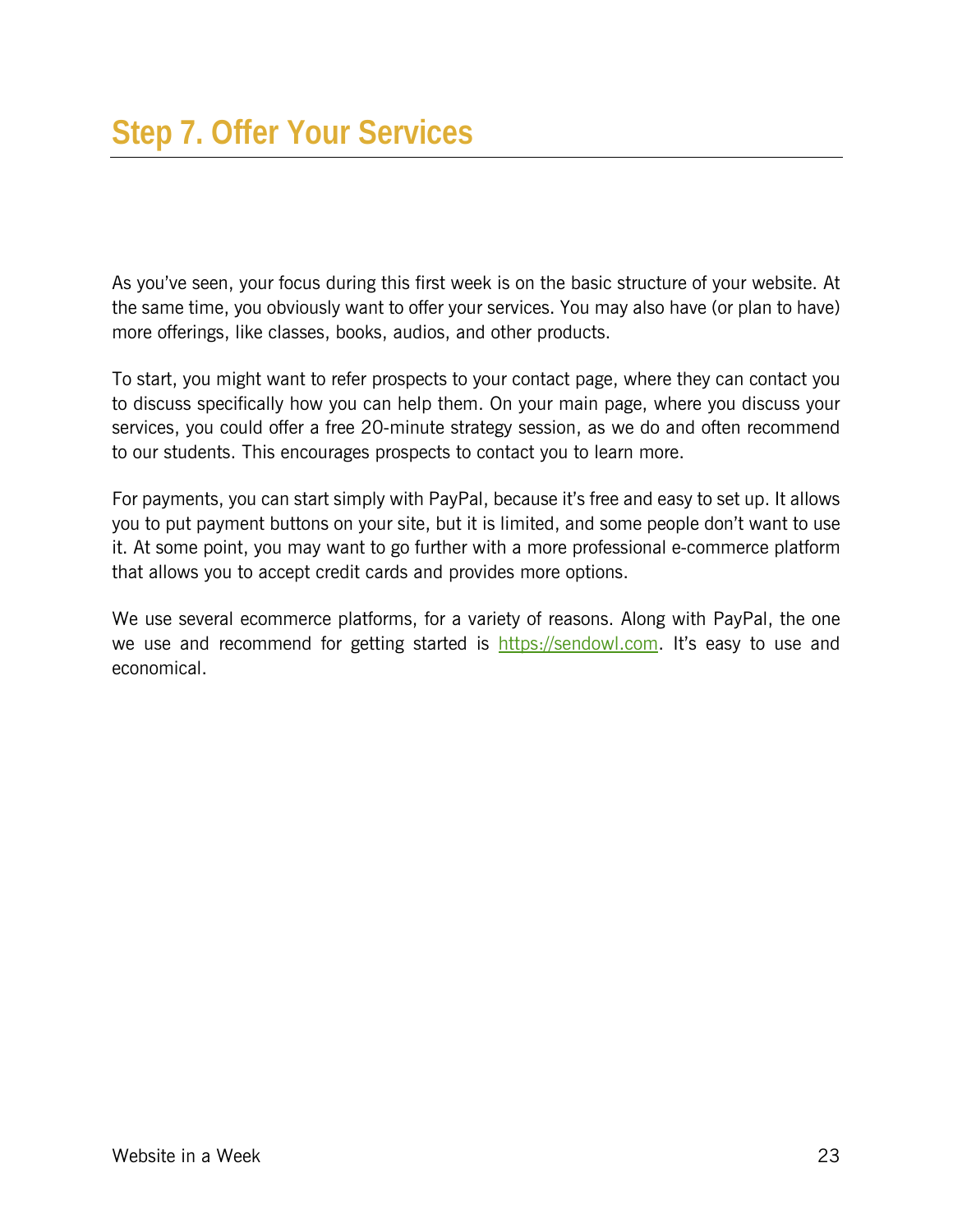After about a week, your website could be up and running. When you get this far, you may want to take a break. You also may be excited about focusing on where you want to go from here.

Putting your website together is like solving a puzzle for your visitors. When planning your content, continue to focus in on how you can best meet the needs of your prospects.

As mentioned, people pay people to solve problems, especially the frustrations that keep them up at night. Your job is to continue to learn what your prospects want and how to communicate effectively with them.

Here's an important point that's often overlooked.

#### *Above all, avoid trying to offer something you know your prospects need but don't want.*

This is a common mistake. Offer what they want and when you provide it, you can include the things you know they need. First, aim to address what your clients perceive as their most urgent needs. If you're not sure, ask them. This will show them that you care and that you really can help them. Then, as your relationship and trust level progresses, you can go further with greater ease and explore their deeper needs.

## **Your Possibilities**

Here are some possibilities to explore after the first week:

- **Homing in More on Your Services:** At some point, you may want to have a page (or pages) devoted to describing the details of your services, teachings, or products. If you have a combination of offerings, you may plan to create separate page for each one.
- **Starting a Blog:** If you enjoy writing, you could add more supportive information on your topic(s) on a blog.
- **Writing Email Updates:** Along with your opt-in, you can also plan to add a newsletter or update of some kind to stay in touch with the people on your list. This, too, can be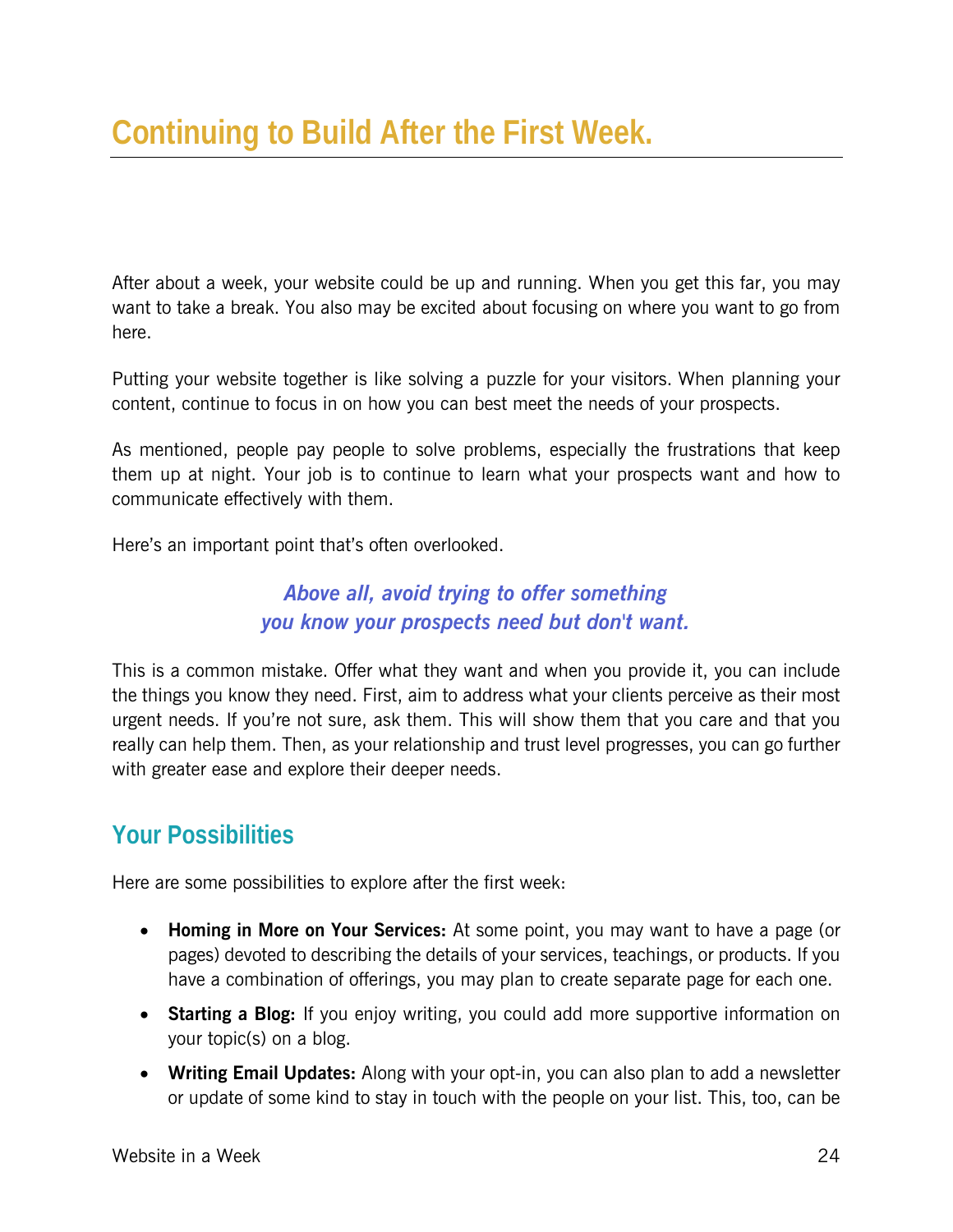something simple, like a free monthly idea for solving their problem or weekly inspirational quote. Be creative.

- **Developing a Professional Presence on Social Media:** This is another way to connect with people that's worth exploring as you progress. You can direct your social media contacts back to your free offer.
- **Adding More Pages:** With the basics covered, you can explore what else might help you to get your message across, and to be compensated for it. Some ideas are below.

## **Pages You May Want to Add**

Pages you may want to add to your website include:

- **Terms of Use and Privacy Policy Pages**: Google looks for these elements and rates your site accordingly, so it is important to have them in the long term. We generally provide links to these pages on a menu bar at the bottom of the page. This preserves the prime real estate on the main menu bar for the items we most want visitors to see.
- Specifics About Your Different Offerings
- Frequently Asked Questions
- Client Results or Success Stories
- Blog Posts and/or Articles

As you progress, you can also add more keywords that will draw more of the right people to your site. Articles and blog posts are great ways to target different keyword combinations for different pages to bring more people to your site from the search engines.

Before you go further, we recommend learning more about how to find the right keywords and how to use them effectively. You can easily start by searching on Google and exploring the keyword tools we use:

- https://www.keywordspy.com/
- https://www.semrush.com/

With an understanding of the problems you are solving for people, you can select five to ten keywords and write articles or posts on each of these topics. If you enjoy videos, you can also create video posts or articles, with some added content on the post or page.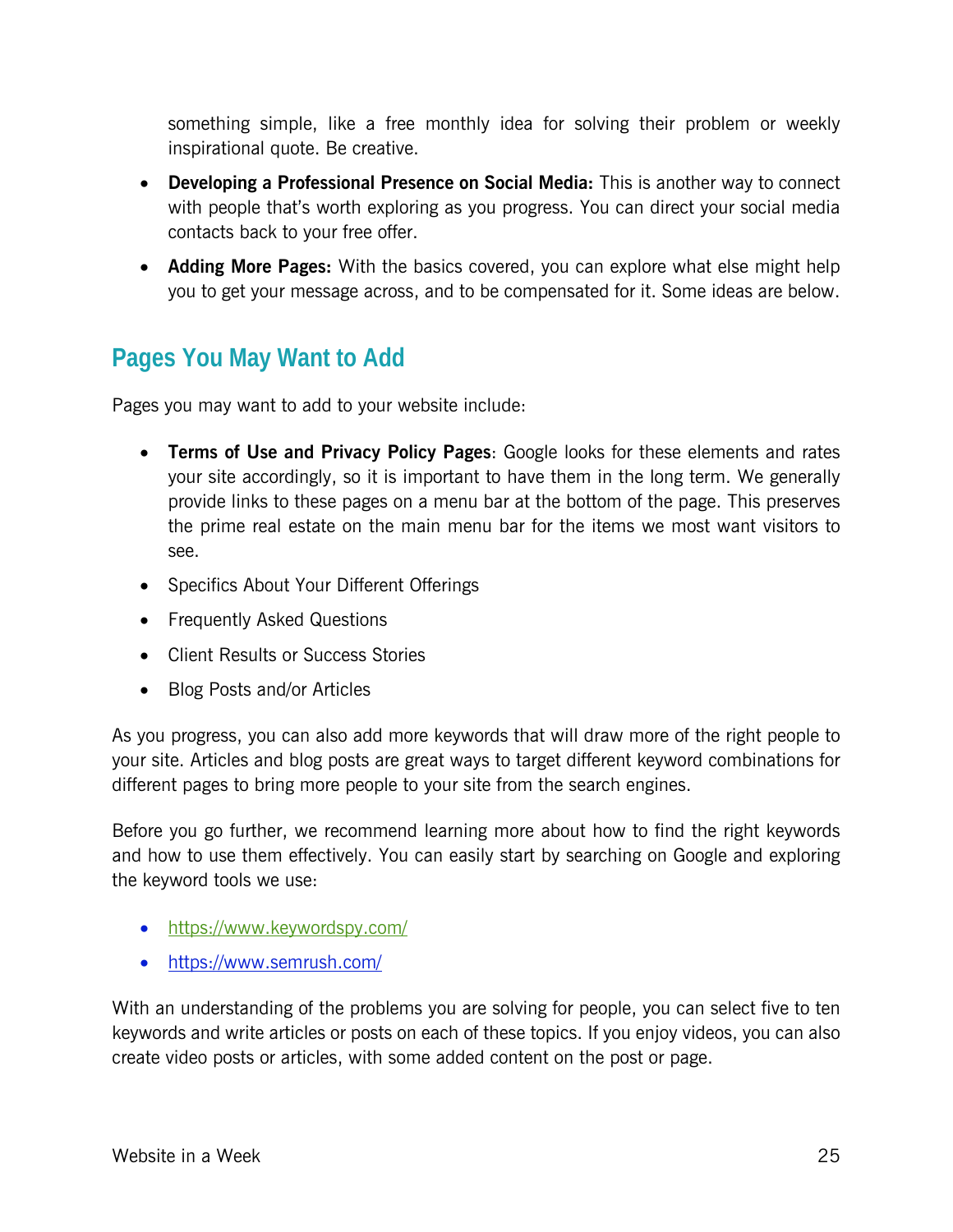To draw the search engines to these posts or pages, be sure to put the keywords in the page titles and article titles and in the URL for the page. Also use them in the content, especially the first and last paragraphs.

As an example, if you are writing an article based on the keyword "power of positive thinking," the URL on your Wordpress blog may be something like this:

http://yoursitewithmainkeyword.com/power-of-positive-thinking.

An intentional use of keywords is an important secret for attracting traffic that many people miss. As a note, you can use this keyword information on all of your pages, including your offerings, etc. Keywords are a key to your success.

## **Staying Focused**

As you continue to plan and implement, stay focused on making it easy for people to find their way around your website. Complexity may not be much of an issue when you're getting started, but it is something to watch as you develop your site. Always know what you want people do next on your website. Maybe you want them to read success stories or opt in for something that will help them to solve their problems. Then you can help them to take the steps you want them to take and to get where they want to go next to learn more.

#### **If you want help with design (or other tasks), here are a few suggestions:**

**A. On a budget?** Check out https://fiverr.com. This is a site where people offer a variety of services for \$5. If you look up web design, for instance, you may be able to find a person who can create a simple heading for you or solve other simple problems for \$5. Another site where you can hire people to complete specific tasks for a reasonable price is https://Upwork.com.

**B.** Hire a designer. This is another option that may also be of interest. Once you are online, you can find help in refining your website and adding features. One caveat here is to avoid turning control of your site over to a person who you have to contact and pay every time you want to make a change on your site. This can be time consuming, inconvenient, and costly. It can also feel inhibiting when you have an inspiration to add something of value to your site.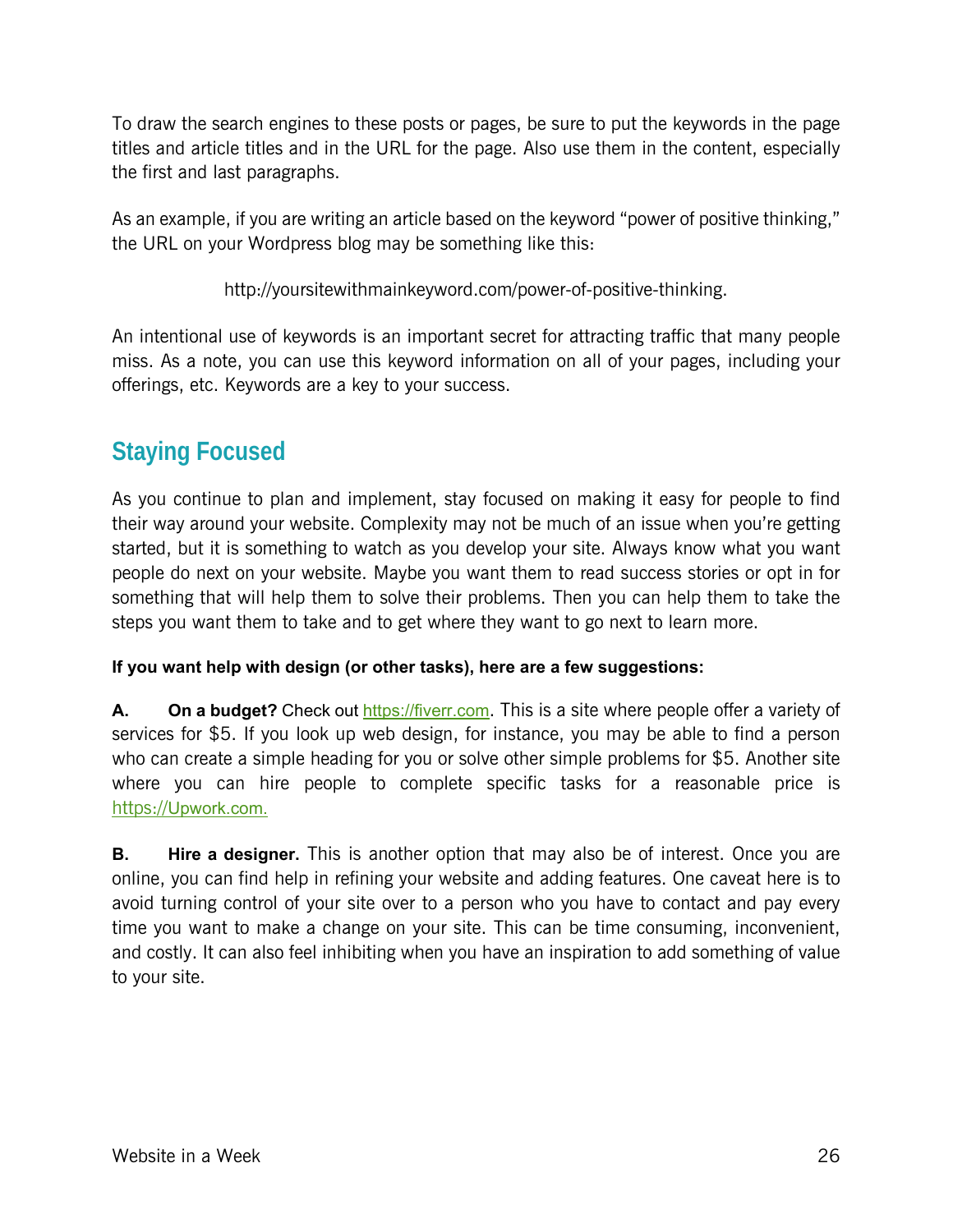## **Learning from Selected Experts**

Life is a learning experience. As you build your business, you'll want to get more keys to success in the weeks, months, and years to come. With all of the offerings out there, this can be confusing. All of us are barraged by information.

You don't want to allow this to overwhelm you, but you do need to continue to expand and grow. The first thing to do, as we suggested with your website, is to explore more ways to be strategic, and make things easier for you. Unsubscribe from the people whose emails just fill your email box and hone in on a handful of people who can help you. Clear the clutter and enjoy getting organized.

There are many people who can help with websites and online marketing. We mentioned Robert Middleton at https://actionplan.com already. Of all the marketing experts we have encountered over the years, Robert Middleton stands out as being extremely knowledgeable, straightforward, and free of hype. His focus is on service businesses, which include holistic practitioners like the ones we serve.

Robert Middleton provides a wealth of tools and information for a very reasonable price in his "More Clients Club Membership," which currently costs just \$9 per month. In the club, he provides what he describes as more than \$10,000 worth of programs and resources focused on helping service providers to attract more clients. We have been members for many years and still receive value from it.

We are also available to provide personal guidance building your website and online presence, along with clearing the kinds of internal blocks that keep people like us stuck. Contact Phillip and Jane here:

#### https://gettingthru.org/holistic/contact-us/

On the next page, we close with a summary of the Seven Steps that you can use as a checklist.

*Best wishes on your success.*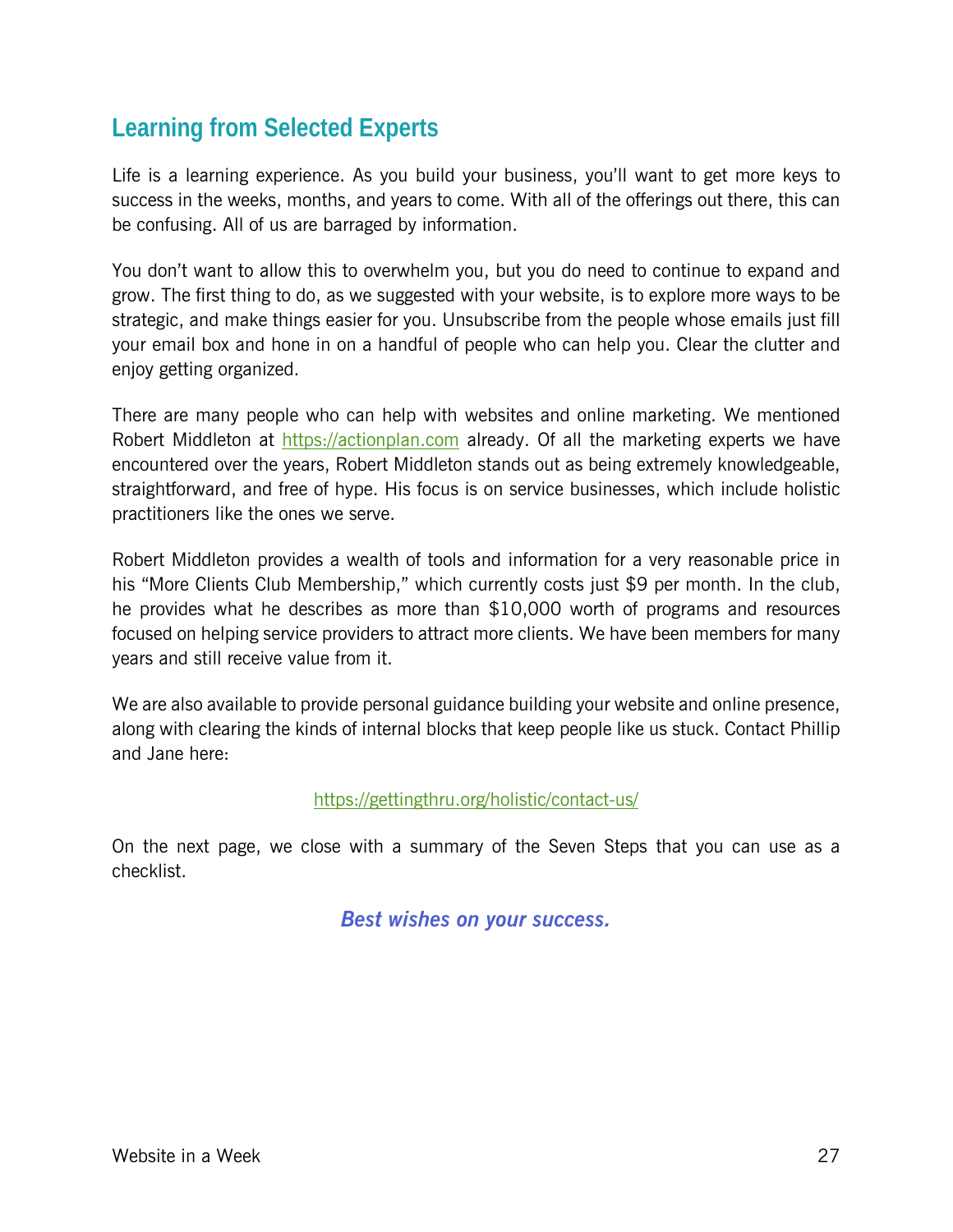## **WEBSITE IN A WEEK CHECKLIST**

Seven Steps for Building your Own Professional Website

**Step 1. Register Your Domain Name (URL).** It starts with a name.

Notes:

**Step 2. Set Up Your Site with a Web Host.** You have to put your files in a place where they are available on the internet.

Notes:

**Step 3. Select the Design of your Site.** Fortunately, you don't have to worry about the overall design of your site. That will come from Wordpress, which we describe in Step 4. You'll just need to customize it with your message and image(s).

Notes:

**Step 4. Install Wordpress and Your Theme.** This provides the general design for your new site.

Notes:

**Step 5. Start to Add Content.** Now you're ready to get your message out to the people who are looking for you. We have formulas for this to make it easy to start.

Notes:

**Step 6. Create Your Opt-in Offer to Start Your Email Contact List.** We'll tell you how to make it easy.

Notes:

**Step 7. Offer your services and other offerings.** Here, too, you can start simply.

Notes: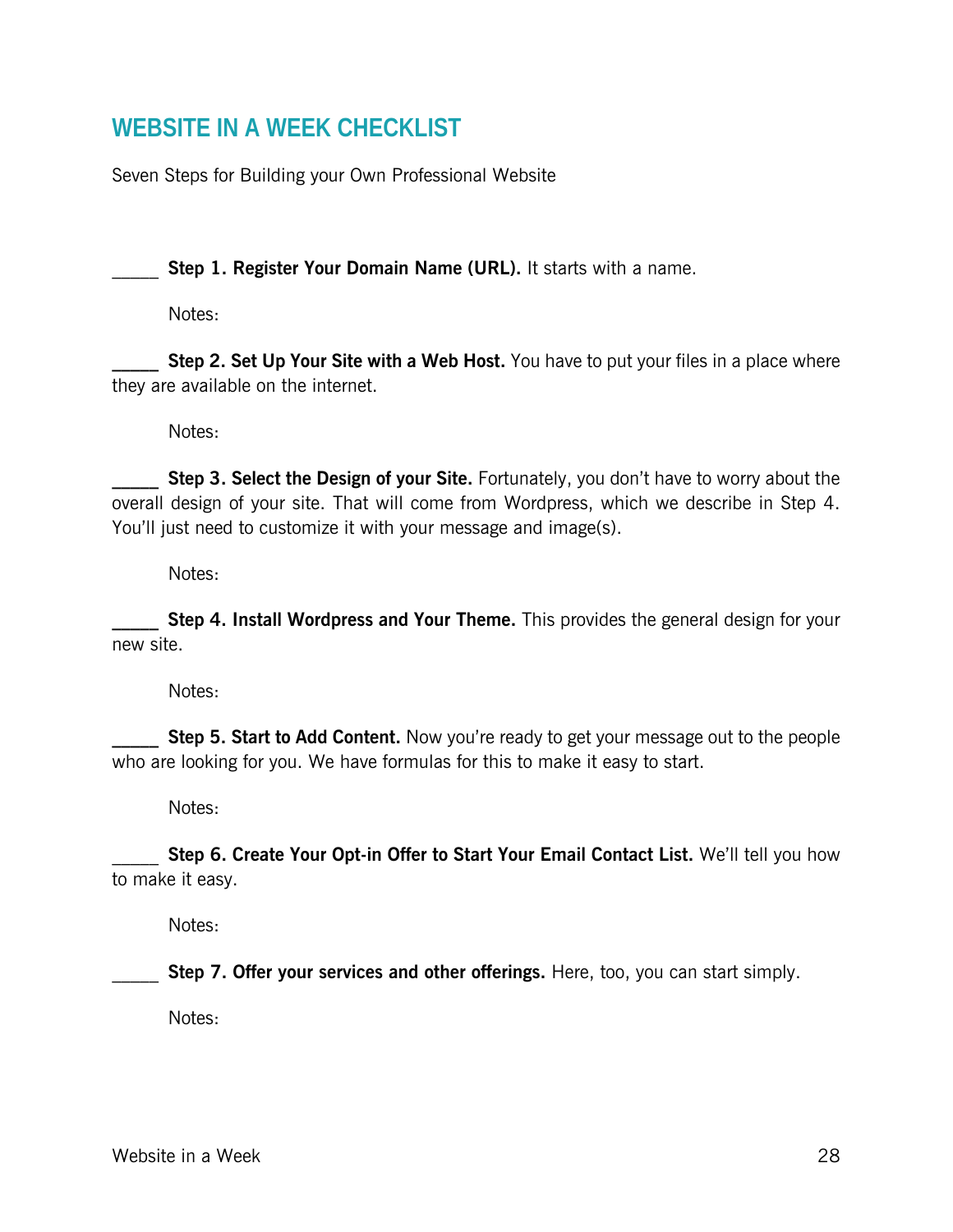*"Phillip and Jane Mountrose have been pioneers, innovators and integrators for many years, now having contributed a number of excellent books, videos and audios to this growing field of energy and spiritual healing and change. I have been privileged to read, watch or listen to many of these innovative products and I have been amazed at times at how prolific they have become. I have been both delighted to observe their own professional growth along the way and very appreciative of their willingness to be of service to both their clients and their colleagues."* 

> PHILIP H. FRIEDMAN, PhD Author of *The Forgiveness Solution*

Drs. Phillip and Jane Mountrose are holistic coaches, energy healing pioneers, and founding directors of the Awakenings Institute, a non-profit organization dedicated to creating a more loving world where everyone is honored and nurtured.

In their roles as Ministers of Holistic Healing with Awakenings, Phillip and Jane have devoted more than two decades to exploring the fields of personal and spiritual development, along with the heart and soul of success. Their passion in life and greatest joy revolve around helping people to overcome personal challenges, discover their life purpose, and create extraordinary lives.



They wrote *The Ultimate Paradigm Shift* to support their readers, clients, and students with building a strong foundation for the future they truly desire.

Phillip and Jane Mountrose are holistic coaches, energy healing pioneers, and founding directors of the Awakenings Institute, a non-profit organization dedicated to creating a more loving world where everyone is honored and nurtured.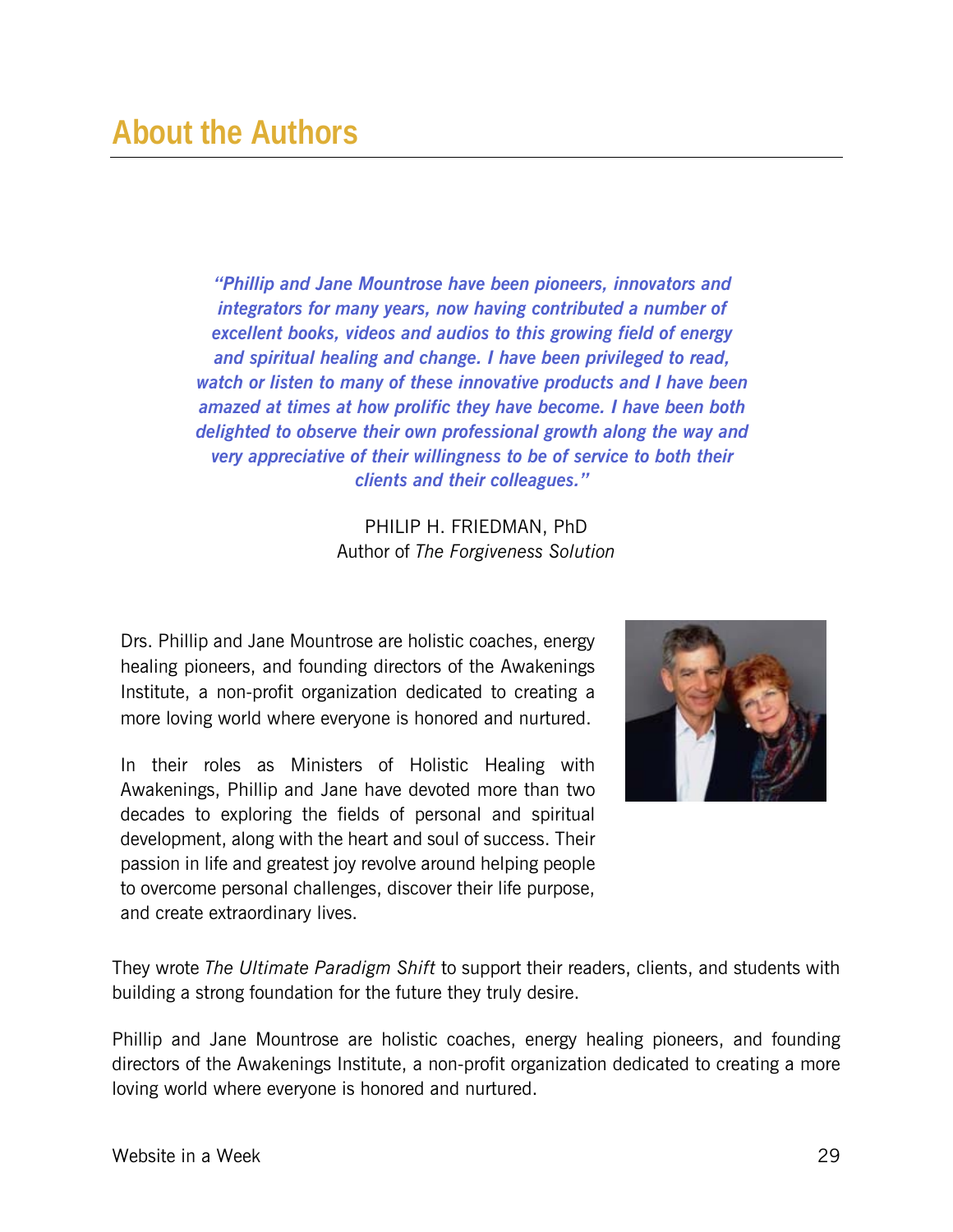In their roles as Ministers of Holistic Healing with Awakenings, Phillip and Jane have devoted more than two decades to exploring the fields of personal and spiritual development, along with the heart and soul of success. Their passion in life and greatest joy revolve around helping people to overcome personal challenges, discover their life purpose, and create extraordinary lives. They wrote *The Ultimate Paradigm Shift* to support their readers, clients, and students with building a strong foundation for the future they truly desire.

The Mountroses live on the California's scenic Central Coast, with their two dogs, Sunny and Sally.

#### **Publications**

Over the years, the Mountroses have written more than a dozen books and manuals that are sold worldwide. These include some popular books on EFT, Spiritual Kinesiology, love and happiness, and more.

More books by Phillip and Jane Mountrose include the following:

- The Ultimate Paradigm Shift (highly recommended)
- Getting Thru to Your Emotions with EFT
- Getting Thru to Your Soul (which includes Spiritual Kinesiology)
- The Heart and Soul of EFT
- The Holistic Approach to Living Healthier Longer
- Spiritual Kinesiology Magic in Minutes
- Tap into the Power of Love and Happiness with EFT
- Holistic Life Coach "Get Started" Manual
- Holistic EFT "Get Started" Manual
- Awaken to Your True Purpose
- Intuitive Techniques for Getting Thru to Your Soul

#### **Personal Consultations**

If you want individual assistance, Phillip and Jane Mountrose are available for personal consultations by phone and by online video conference. They focus on helping clients to shift their set points in relation to their potential for success, life purpose, prosperity, happiness, health, and more.